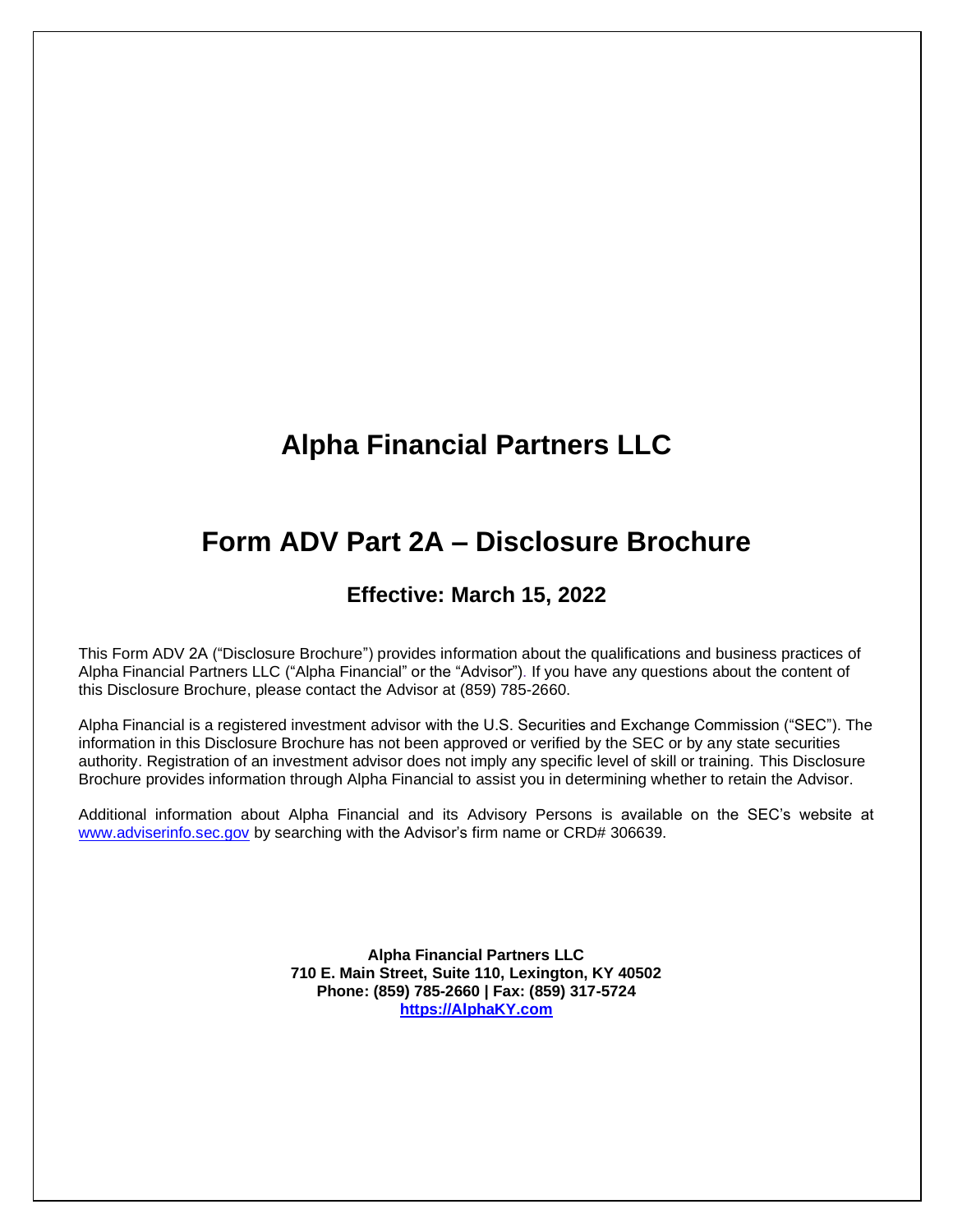# **Item 2 – Material Changes**

Form ADV 2 is divided into two parts: *Part 2A (the "Disclosure Brochure")* and *Part 2B (the "Brochure Supplement")*. The Disclosure Brochure provides information about a variety of topics relating to an Advisor's business practices and conflicts of interest. The Brochure Supplement provides information about the Advisory Persons of Alpha Financial. For convenience, the Advisor has combined these documents into a single disclosure document.

Alpha Financial believes that communication and transparency are the foundation of its relationship with clients and will continually strive to provide you with complete and accurate information at all times. Alpha Financial encourages all current and prospective clients to read this Disclosure Brochure and discuss any questions you may have with the Advisor.

### Material Change

The following material change has been made to this Disclosure Brochure since the last filing and distribution to Clients:

• The Advisor has amended Items 4 and 5 to reflect its Wealth Management Services.

#### Future Changes

From time to time, the Advisor may amend this Disclosure Brochure to reflect changes in our business practices, changes in regulations or routine annual updates as required by the securities regulators. This complete Disclosure Brochure or a Summary of Material Changes shall be provided to you annually and if a material change occurs in the business practices of Alpha Financial.

At any time, you may view the current Disclosure Brochure on-line at the SEC's Investment Adviser Public Disclosure website at [www.adviserinfo.sec.gov](http://www.adviserinfo.sec.gov/) by searching with the Advisor's firm name or our CRD #306639. You may also request a copy of this Disclosure Brochure at any time, by contacting the Advisor at (859) 785-2660.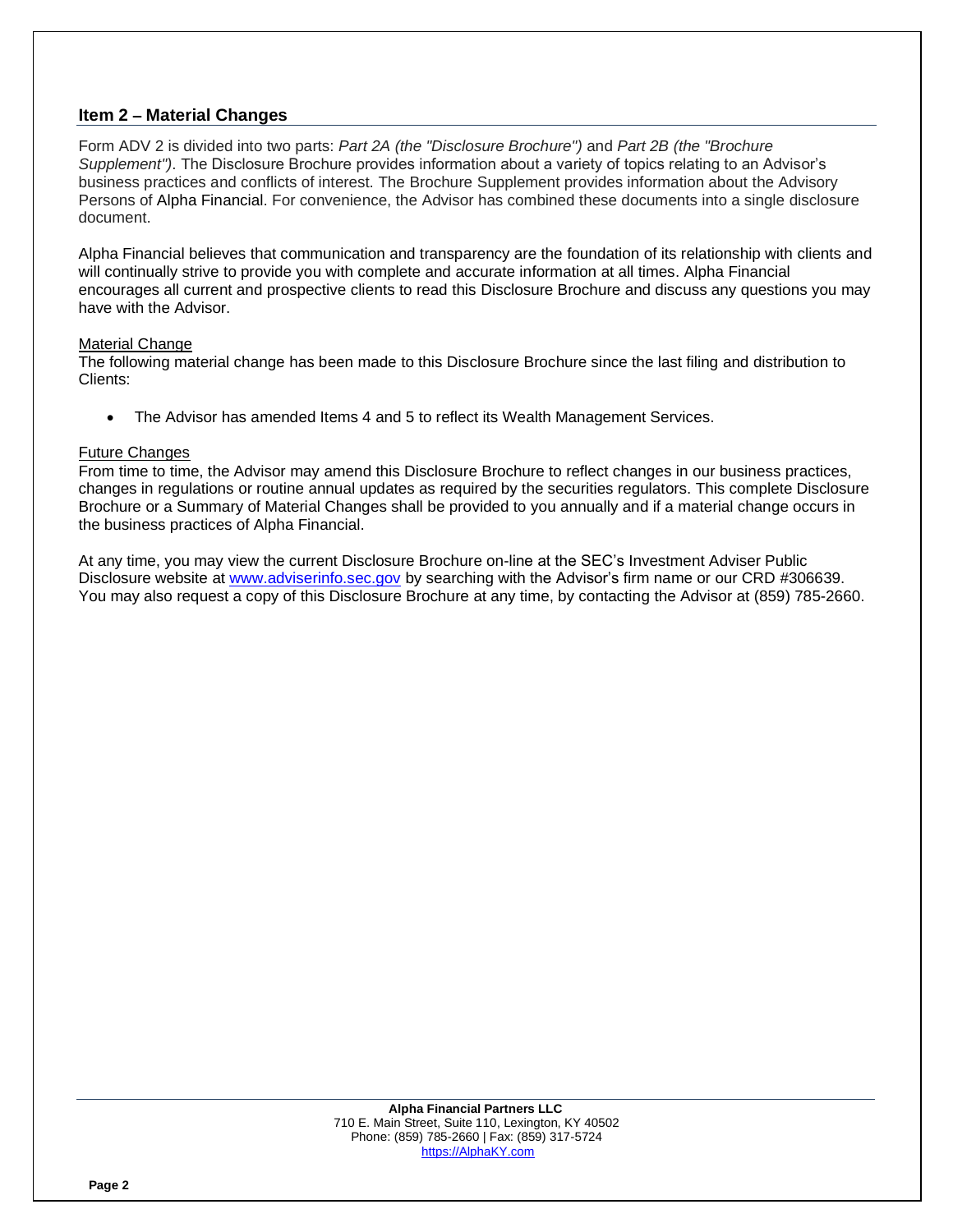# Item 3 - Table of Contents

| Item 11 - Code of Ethics, Participation or Interest in Client Transactions and Personal Trading 13 |  |
|----------------------------------------------------------------------------------------------------|--|
|                                                                                                    |  |
|                                                                                                    |  |
|                                                                                                    |  |
|                                                                                                    |  |
|                                                                                                    |  |
|                                                                                                    |  |
|                                                                                                    |  |
|                                                                                                    |  |
|                                                                                                    |  |
|                                                                                                    |  |
|                                                                                                    |  |
|                                                                                                    |  |
|                                                                                                    |  |
|                                                                                                    |  |
|                                                                                                    |  |
|                                                                                                    |  |
|                                                                                                    |  |
|                                                                                                    |  |
|                                                                                                    |  |
|                                                                                                    |  |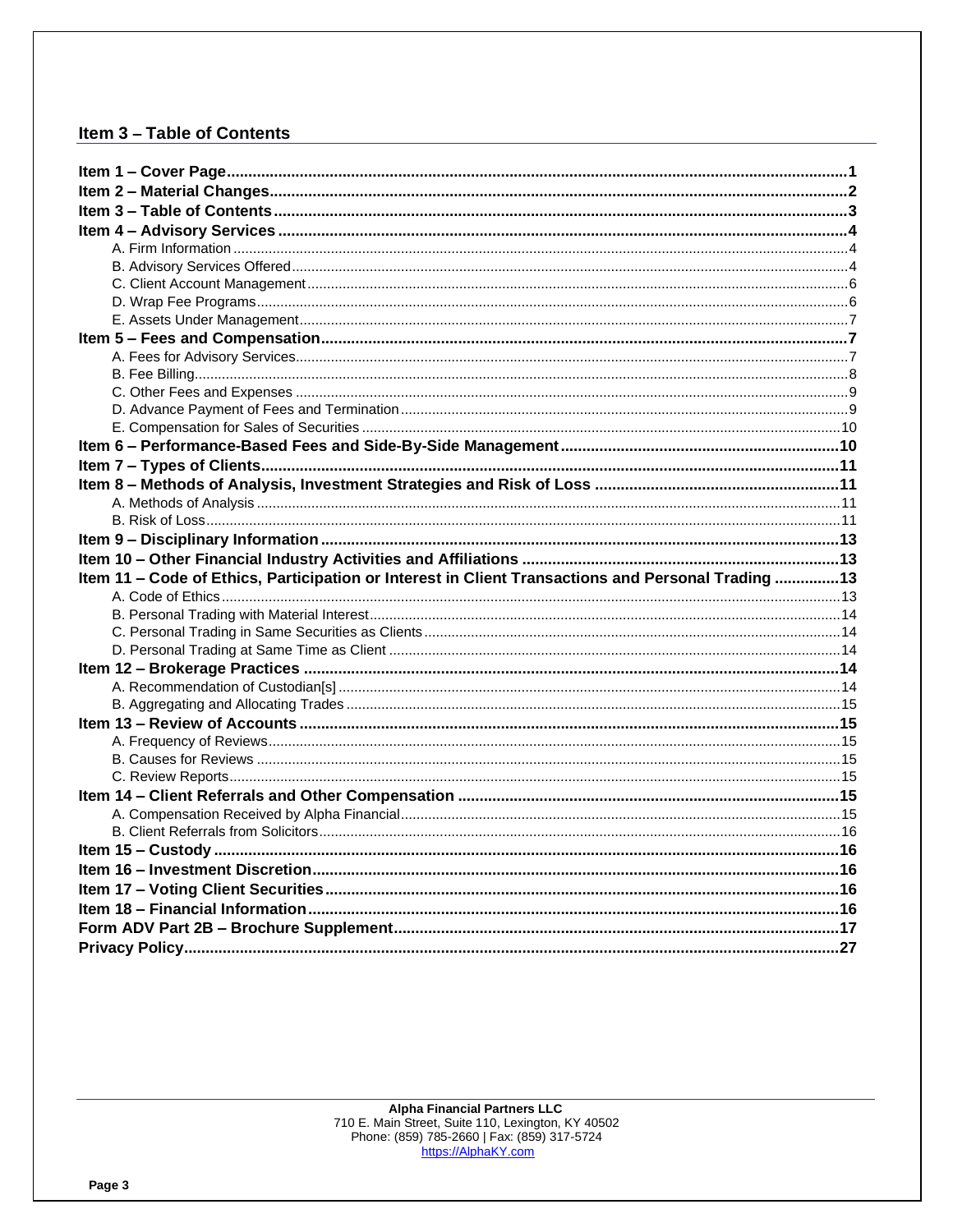# **Item 4 – Advisory Services**

### **A. Firm Information**

Alpha Financial Partners LLC ("Alpha Financial" or the "Advisor") is a registered investment advisor with the U.S. Securities and Exchange Commission ("SEC"). Alpha Financial which is organized as a Limited Liability Company under the laws of the State of Delaware. Alpha Financial was founded in October 2019 and became a registered investment advisor in December 2019. Alpha Financial is owned by AFCT, LLC and Sycamore Rd, LLC. The Principal Officers of Alpha Financial are Marc I. Cobane, CRPS® (Co-Founder and Partner), Aaron P. Ammerman (Co-Founder and Partner), and Gregory M. Turcotte (Co-Founder, Partner and Chief Compliance Officer).

This Disclosure Brochure provides information regarding the qualifications, business practices, and the advisory services provided by Alpha Financial. For information regarding this Disclosure Brochure, please contact Greg Turcotte at (859) 785-2660.

### **B. Advisory Services Offered**

### Wealth Management Services

Alpha Financial provides customized wealth management solutions for its Clients. This is achieved through continuous personal Client contact and interaction while providing discretionary investment management, financial planning, and related advisory services as described below.

Alpha Financial offers investment advisory services to high net worth individuals, families, trusts, estates, businesses, and retirement plans (each referred to as a "Client").

The Advisor serves as a fiduciary to Clients, as defined under the applicable laws and regulations. As a fiduciary, the Advisor upholds a duty of loyalty, fairness and good faith towards each Client and seeks to mitigate potential conflicts of interest. Alpha Financial's fiduciary commitment is further described in the Advisor's Code of Ethics. For more information regarding the Code of Ethics, please see Item 11 – Code of Ethics, Participation or Interest in Client Transactions and Personal Trading.

*Investment Management Services - Alpha Financial provides customized investment advisory solutions for its Clients. This is achieved through continuous personal Client contact and interaction while providing discretionary investment management and related advisory services. Alpha Financial works with each Client to identify their investment goals and objectives as well as risk tolerance and financial situation in order to create an investment strategy. Alpha Financial will then design an investment strategy that may include the Advisor's internal investment management and/or the use of independent managers and/or internal investment management. The Advisor may retain certain legacy investments based on portfolio fit and/or tax considerations.*

Alpha Financial will select, recommend and/or retain mutual funds on a fund by fund basis. Due to specific custodial and/or mutual fund company constraints, material tax consideration, and/or systematic investment plans, Alpha Financial will select, recommend and/or retain a mutual fund share class that does not have trading costs, but do have higher internal expense ratios than institutional share classes. Alpha Financial will seek to select the lowest cost share class available that is in the best interest of each Client and will ensure the selection aligns with the Client's financial objectives and stated investment guidelines.

*Retirement Plan Accounts* – When deemed to be in the Client's best interest, the Advisor will recommend that a Client roll over its retirement plan account into an account managed by the Advisor. In such instances, the Advisor will serve as an investment fiduciary as that term is defined under The Employee Retirement Income Security Act of 1974 ("ERISA"). Such a recommendation creates a conflict of interest as the Advisor will earn a new (or increase its current) advisory fee as a result of the rollover. No client is under any obligation to roll over retirement plan assets to an account managed by the Advisor.

*Internal Management* – Alpha Financial will construct Client portfolios utilizing mutual funds, exchange-traded funds ("ETFs"), mutual funds, individual equities and individual bonds. The Advisor may also utilize options, leveraged and inverse ETFs, private investments and other types of investments, as appropriate, to meet the needs of certain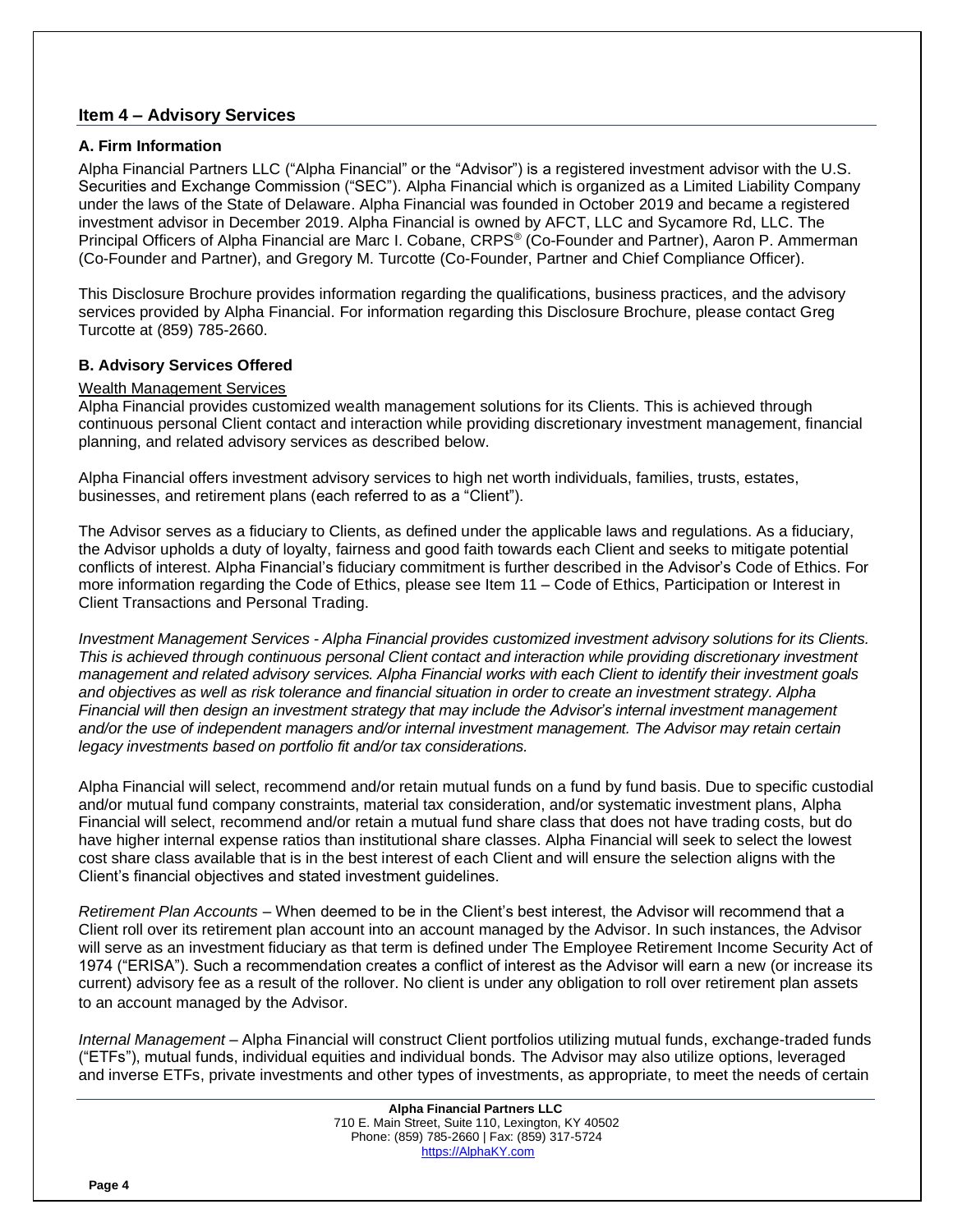### Clients.

Alpha Financial's investment approach is primarily long-term focused, but the Advisor may buy, sell or re-allocate investments that have been held for less than one year to meet the objectives of the Client or due to market conditions. Alpha Financial will construct, implement and monitor the portfolio to ensure it meets the goals, objectives, circumstances, and risk tolerance agreed to by the Client. Each Client will have the opportunity to place reasonable restrictions on the types of investments to be held in their respective portfolio, subject to acceptance by the Advisor.

Alpha Financial evaluates and selects investments for inclusion in Client portfolios only after applying its internal due diligence process. Alpha Financial may recommend, on occasion, redistributing investment allocations to diversify the portfolio. Alpha Financial may recommend specific positions to increase sector or asset class weightings. The Advisor may recommend employing cash positions as a possible hedge against market movement. Alpha Financial may recommend selling positions for reasons that include, but are not limited to, harvesting capital gains or losses, business or sector risk exposure to a specific security or class of securities, overvaluation or overweighting of the position[s] in the portfolio, change in risk tolerance of Client, generating cash to meet Client needs, or any risk deemed unacceptable for the Client's risk tolerance.

At no time will Alpha Financial accept or maintain custody of a Client's funds or securities, except for the limited authority as detailed in Item 15 - Custody. All Client assets will be managed within their designated brokerage account or pension account, pursuant to the Client investment advisory agreement. Please see Item 12 – Brokerage Practices.

*Use of Independent Managers* – Alpha Financial in certain circumstances will recommend that a Client utilize one or more unaffiliated investment managers or investment platforms (collectively "Independent Managers") in connection with a Client's investment strategy[ies]. In such instances, the Client may be required to authorize and enter into an advisory agreement with the Independent Manager[s] that defines the terms in which the Independent Manager[s] will provide investment management and related services. The Advisor will assist in the development of investment policy recommendations and managing the ongoing Client relationship. The Advisor will perform initial and ongoing oversight and due diligence over the selected Independent Manager [s] to ensure the Independent Managers' strategies and target allocations remain aligned with the Clients' investment objectives and overall best interests. The Client, prior to entering into an agreement with unaffiliated investment manager[s] or investment platform[s], will be provided with the Independent Manager's Form ADV 2A (or a brochure that makes the appropriate disclosures).

### *Financial Planning Services*

Alpha Financial will typically provide a variety of financial planning services to Clients. Services may be provided as part of an overall wealth management engagement or under separate agreement, pursuant to a written financial planning agreement. Services are offered in several areas of a Client's financial situation, depending on their goals and objectives. Generally, such financial planning services will involve preparing a financial plan or rendering a financial consultation based on the Client's financial goals and objectives. This planning or consulting may encompass one or more areas of need, including, but not limited to investment planning, retirement planning, estate planning, personal savings, education savings and other areas of a Client's financial situation.

A financial plan developed for or financial consultation rendered to the Client will usually include general recommendations for a course of activity or specific actions to be taken by the Client. For example, recommendations may be made that the Client start or revise their investment programs, commence or alter retirement savings, establish education savings and/or charitable giving programs. Alpha Financial may also refer Clients to an accountant, attorney or other specialist, as appropriate for their unique situation. For certain financial planning engagements, the Advisor will provide a written summary of Client's financial situation, observations, and recommendations. For consulting or ad-hoc engagements, the Advisor may not provide a written summary. Plans or consultations are typically completed within six months of contract date, assuming all information and documents requested are provided promptly.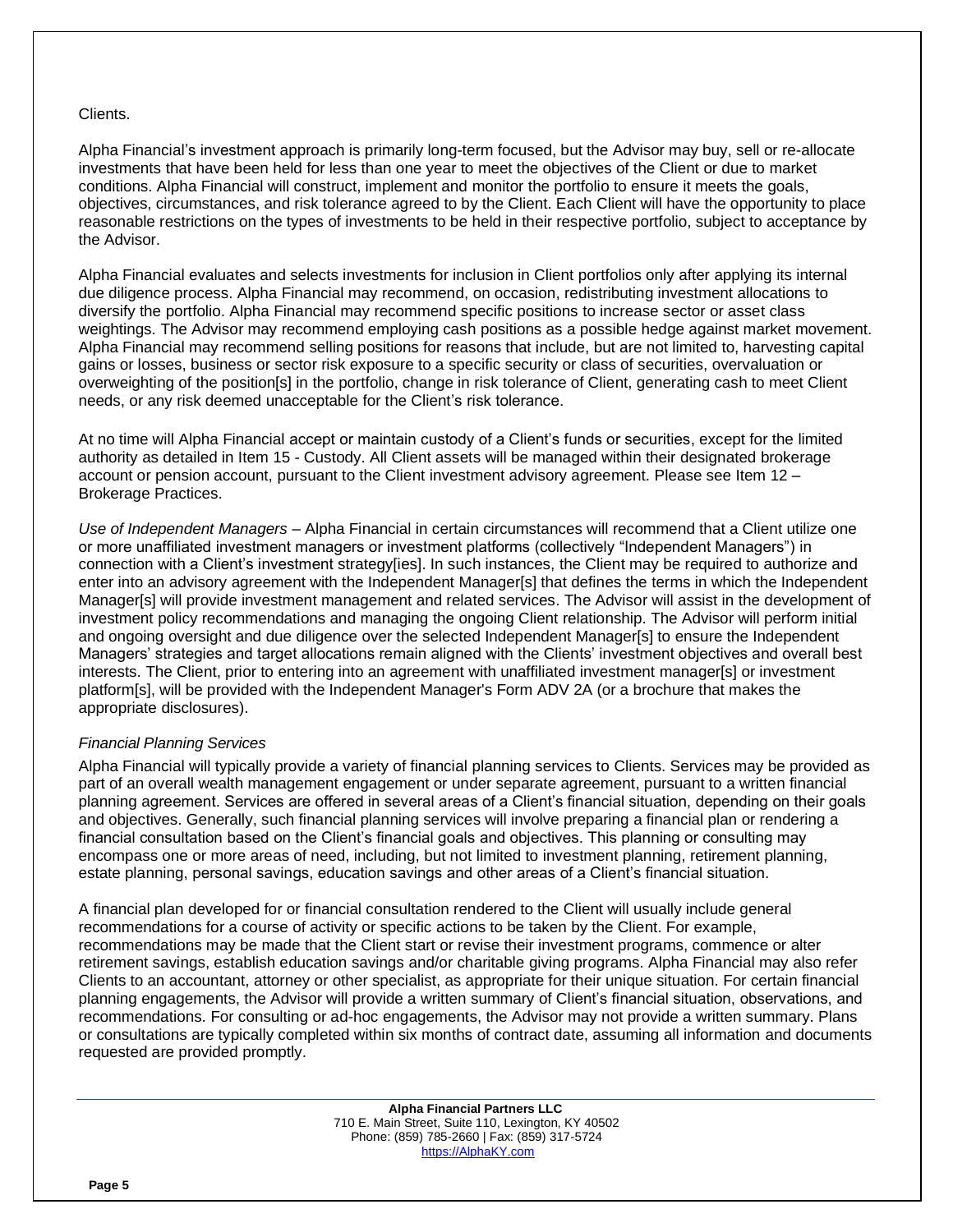Financial planning and consulting recommendations pose a conflict between the interests of the Advisor and the interests of the Client. For example, the Advisor has an incentive to recommend that Clients engage the Advisor for investment management services or to increase the level of investment assets with the Advisor, as it would increase the amount of advisory fees paid to the Advisor. Clients are not obligated to implement any recommendations made by the Advisor or maintain an ongoing relationship with the Advisor. If the Client elects to act on any of the recommendations made by the Advisor, the Client is under no obligation to implement the transaction through the Advisor.

### Retirement Plan Advisory Services

Alpha Financial provides non-discretionary (ERISA 3(21)) or discretionary (ERISA 3(38)) retirement plan advisory services on behalf of the retirement plans (each a "Plan") and the company (the "Plan Sponsor"). The Advisor's retirement plan advisory services are designed to assist the Plan Sponsor in meeting its fiduciary obligations to the Plan and its Plan Participants. Each engagement is customized to the needs of the Plan and Plan Sponsor. Services generally include:

- Vendor Analysis
- Plan Participant Enrollment and Education Assistance
- Investment Policy Statement ("IPS") Design and Review
- Investment Oversight (ERISA)
- Discretionary Investment Management (ERISA 3(38))
- Performance Reporting
- Ongoing Investment Recommendation and Assistance
- ERISA 404(c) Assistance

These services are provided by Alpha Financial serving in the capacity as a fiduciary under the Employee Retirement Income Security Act of 1974, as amended ("ERISA"). In accordance with ERISA Section 408(b)(2), the Plan Sponsor is provided with a written description of Alpha Financial's fiduciary status, the specific services to be rendered and all direct and indirect compensation the Advisor reasonably expects under the engagement.

### **C. Client Account Management**

Prior to engaging Alpha Financial to provide investment advisory services, each Client is required to enter into one or more advisory agreements with the Advisor that define the terms, conditions, authority and responsibilities of the Advisor and the Client. These services may include:

- Establishing an Investment Strategy Alpha Financial, in connection with the Client, will develop a strategy targeted to achieve the Client's investment goals and objectives.
- Asset Allocation Alpha Financial will develop a strategic asset allocation that is targeted to meet the investment objectives, time horizon, financial situation and tolerance for risk for each Client.
- Portfolio Construction Alpha Financial will develop a portfolio for the Client that is intended to meet the stated goals and objectives of the Client.
- Investment Management and Supervision Alpha Financial will provide investment management and ongoing oversight of the Client's portfolio.

### **D. Wrap Fee Programs**

Alpha Financial includes, in addition to securities transaction fees for certain mutual funds, custodial costs / administrative fees / wire fees / trade away transactions / other fees and expenses (herein "Covered Costs") securities transaction fees together with its investment advisory fees. Including these fees into a single asset-based fee is considered a "Wrap Fee Program". The Advisor customizes its investment management services for its Clients. The Advisor sponsors the Alpha Financial Partners Wrap Fee Program solely as a supplemental disclosure regarding the combination of fees. Depending on the level of trading required for the Client's account[s] in a particular year, the Client may pay more or less in total fees than if the Client paid its own transaction fees. Please see Appendix 1 – Wrap Fee Program Brochure, which is included as a supplement to this Disclosure Brochure.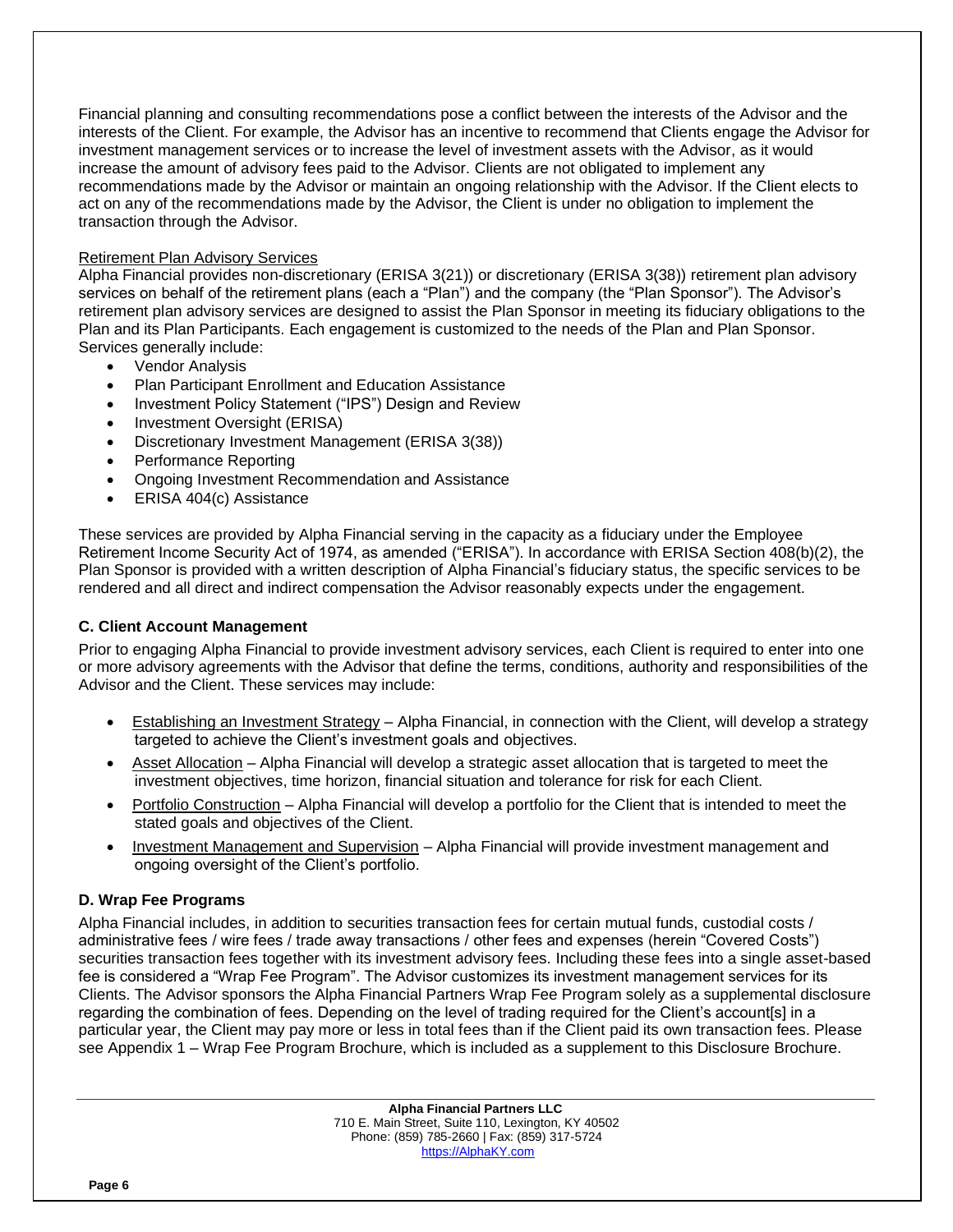# **E. Assets Under Management**

As of December 31, 2021 Alpha Financial manages \$271,241,547 in Client assets, \$240,348,356 of which are managed on a discretionary basis and \$30,893,191 on a non-discretionary basis. Clients may request more current information at any time by contacting the Advisor.

# **Item 5 – Fees and Compensation**

The following paragraphs detail the fee structure and compensation methodology for services provided by the Advisor. Each Client shall sign one or more agreements that detail the responsibilities of Alpha Financial and the Client.

### **A. Fees for Advisory Services**

### Wealth Management Services

Wealth management fees are paid quarterly, in advance of each calendar quarter, pursuant to the terms of the investment advisory agreement. The Client may engage the Advisor for a wealth management engagement, which includes financial planning services. Wealth management fees are based on the market value of assets under management at the end of the prior calendar quarter. Wealth management fees are based on the following schedule.

| <b>Assets Under Management (\$)</b> | <b>Maximum Annual</b><br><b>Rate (%)</b> |  |
|-------------------------------------|------------------------------------------|--|
| Up to \$1,000,000                   | 1.00%*                                   |  |
| \$1,000,001 to \$5,000,000          | 0.80%                                    |  |
| \$5,000,001 to \$10,000,000         | 0.60%                                    |  |
| \$10,000,001 to \$25,000,000        | 0.50%                                    |  |
| Over \$25,000,000                   | Negotiable                               |  |

<sup>\*</sup> \$250 per quarter minimum fee.

The fees above may include financial planning services at the sole discretion of the Advisor. The Advisor may also offer its services for a fixed annual fee or fixed annual rate. Fees may be negotiable at the sole discretion of the Advisor. The investment advisory fee in the first quarter of service is prorated from the inception date of the account[s] to the end of the first quarter. The Client's fees will take into consideration the aggregate assets under management with Advisor. All securities held in accounts managed by Alpha Financial will be independently valued by the designated Custodian. The Advisor will conduct periodic reviews of the Custodian's valuations.

Clients may make additions to and withdrawals from their account[s] at any time, subject to Alpha Financial's right to terminate an account. Additions may be in cash or securities provided that Alpha Financial reserves the right to liquidate any transferred securities or decline to accept particular securities into a Client's account[s]. Clients may withdraw account assets on notice to Alpha Financial, subject to the usual and customary securities settlement procedures. However, Alpha Financial designs its portfolios as long-term investments and the withdrawal of assets may impair the achievement of a Client's investment objectives. Alpha Financial may consult with its Clients about the options and ramifications of transferring securities. However, Clients are advised that when transferred securities are liquidated, they are subject to transaction fees, fees assessed at the mutual fund level (i.e. contingent deferred sales charge) and/or tax ramifications.

### Investment Management Services

Investment management fees are paid quarterly, in advance of each calendar quarter, pursuant to the terms of the investment advisory agreement. Investment management fees are based on the market value of assets under management at the end of the prior calendar quarter. Investment advisory fees are based on the following schedule.

| <b>Assets Under Management (\$)</b> | <b>Maximum Annual</b><br><b>Rate (%)</b> |
|-------------------------------------|------------------------------------------|
| Up to \$1,000,000                   | 0.80%                                    |
| \$1,000,001 to \$5,000,000          | 0.60%                                    |
| \$5,000,001 to \$10,000,000         | 0.50%                                    |
| \$10,000,001 to \$25,000,000        | 0.40%                                    |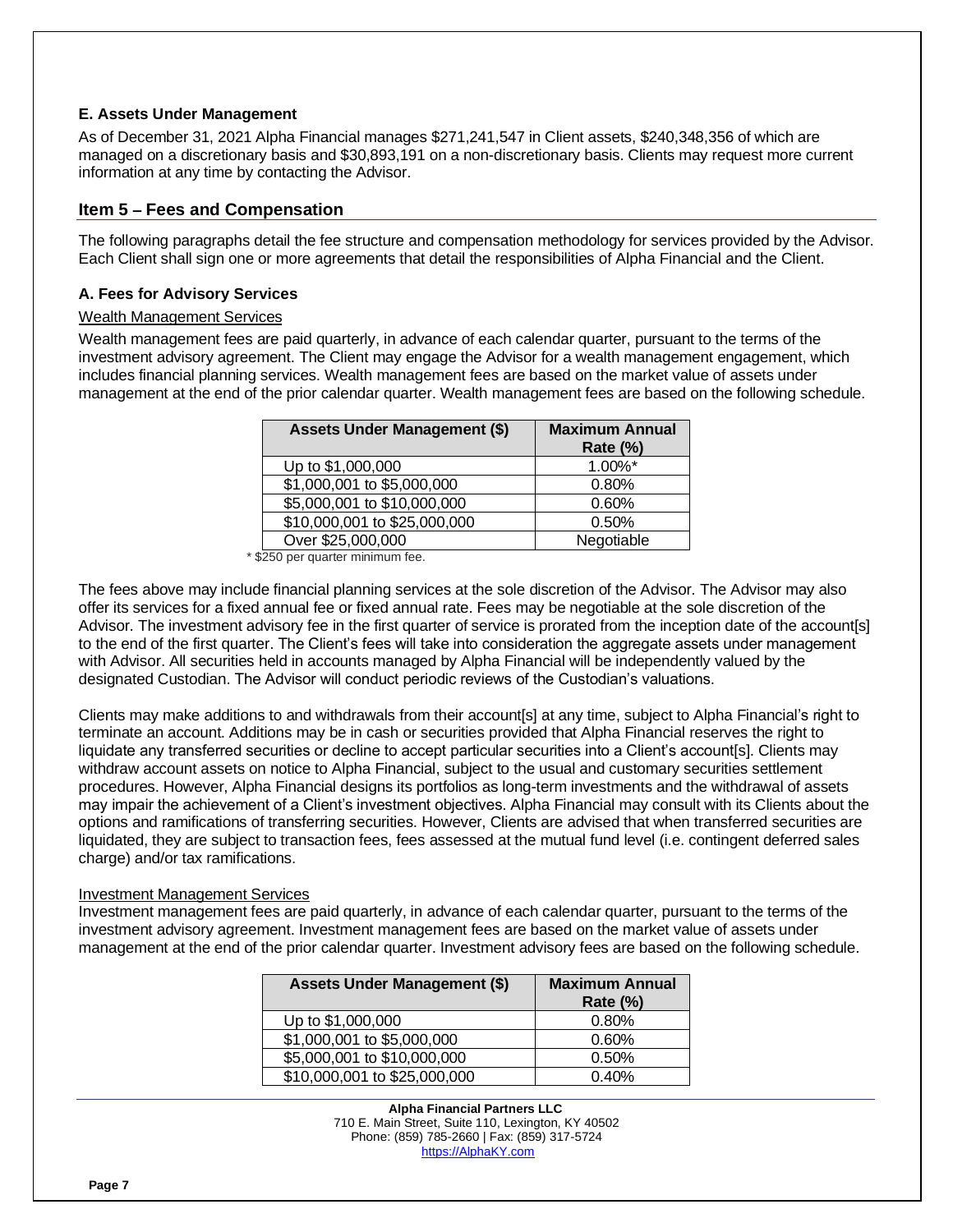| Over \$25,000,000                |  |
|----------------------------------|--|
| * \$250 per quarter minimum fee. |  |

The Advisor may also offer its services for a fixed annual fee or fixed annual rate. Fees may be negotiable at the sole discretion of the Advisor. The investment advisory fee in the first quarter of service is prorated from the inception date of the account[s] to the end of the first quarter. The Client's fees will take into consideration the aggregate assets under management with Advisor. All securities held in accounts managed by Alpha Financial will be independently valued by the designated Custodian. Alpha Financial will not have the authority or responsibility to value portfolio securities.

Clients may make additions to and withdrawals from their account[s] at any time, subject to Alpha Financial's right to terminate an account. Additions may be in cash or securities provided that Alpha Financial reserves the right to liquidate any transferred securities or decline to accept particular securities into a Client's account[s]. Clients may withdraw account assets on notice to Alpha Financial, subject to the usual and customary securities settlement procedures. However, Alpha Financial designs its portfolios as long-term investments and the withdrawal of assets may impair the achievement of a Client's investment objectives. Alpha Financial may consult with its Clients about the options and ramifications of transferring securities. However, Clients are advised that when transferred securities are liquidated, they are subject to transaction fees, fees assessed at the mutual fund level (i.e. contingent deferred sales charge) and/or tax ramifications.

### Use of Independent Managers

As noted in Item 4, the Advisor will implement all or a portion of a Client's investment portfolio utilizing one or more Independent Managers. To eliminate any conflict of interest, the Advisor does not earn any compensation from an Independent Manager. The Advisor will only earn its investment advisory fee as described above. Independent Managers typically do not offer any fee discounts but may have a breakpoint schedule which will reduce the fee with an increased level of assets placed under management with an Independent Manager. The terms of such fee arrangements are included in the Independent Manager's disclosure brochure and applicable contract[s] with the Independent Manager. The total blended fee, including the Advisor's fee and the Independent Manager's fee, will not exceed 2.00% annually.

### Financial Planning Services

Alpha Financial may include financial planning services in an overall wealth management engagement or contract for these services separately. The Advisor may also offer its services on an hourly basis or a fixed project fee. Hourly engagements are billed at an hourly rate of \$250 per hour for Partners and \$125 per hour for Associates. Fixed fee engagements are negotiated based on the expected number of hours to complete the engagement at the negotiated hourly rate. The Advisor's fee is based on the complexity of the services to be provided and the experience level of the Advisory Person providing the services. Fees may be negotiable at the sole discretion of the Advisor. An estimate for total hours and/or total costs will be provided to the Client prior to engaging for these services.

### Retirement Plan Advisory Services

Fees for retirement plan advisory services are charged an annual asset-based fee of up to 0.75%, and are billed in advance or in arrears of each billing period, pursuant to the terms of the retirement plan advisory agreement. Retirement plan advisor fees are based on the market value of assets under management at the end of the billing period. Fees may be negotiable depending on the size and complexity of the Plan. The Advisor and the Plan Sponsor may also agree to a fixed annual fee, payable quarterly in advance.

# **B. Fee Billing**

# Wealth Management and Investment Management Services

Wealth management and investment advisory fees will be calculated by the Advisor or its delegate and deducted from the Client's account[s] at the Custodian. The Advisor shall send an invoice to the Custodian indicating the amount of the fees to be deducted from the Client's account[s] at the respective quarter-end date. The amount due is calculated by applying the quarterly rate (annual rate divided by 4) to the total assets under management with Alpha Financial at the end of the prior quarter. Clients will be provided with a statement, at least quarterly, from the Custodian reflecting deduction of the advisory fee. It is the responsibility of the Client to verify the accuracy of these fees as listed on the custodian's brokerage statement as the Custodian does not assume this responsibility. Clients provide written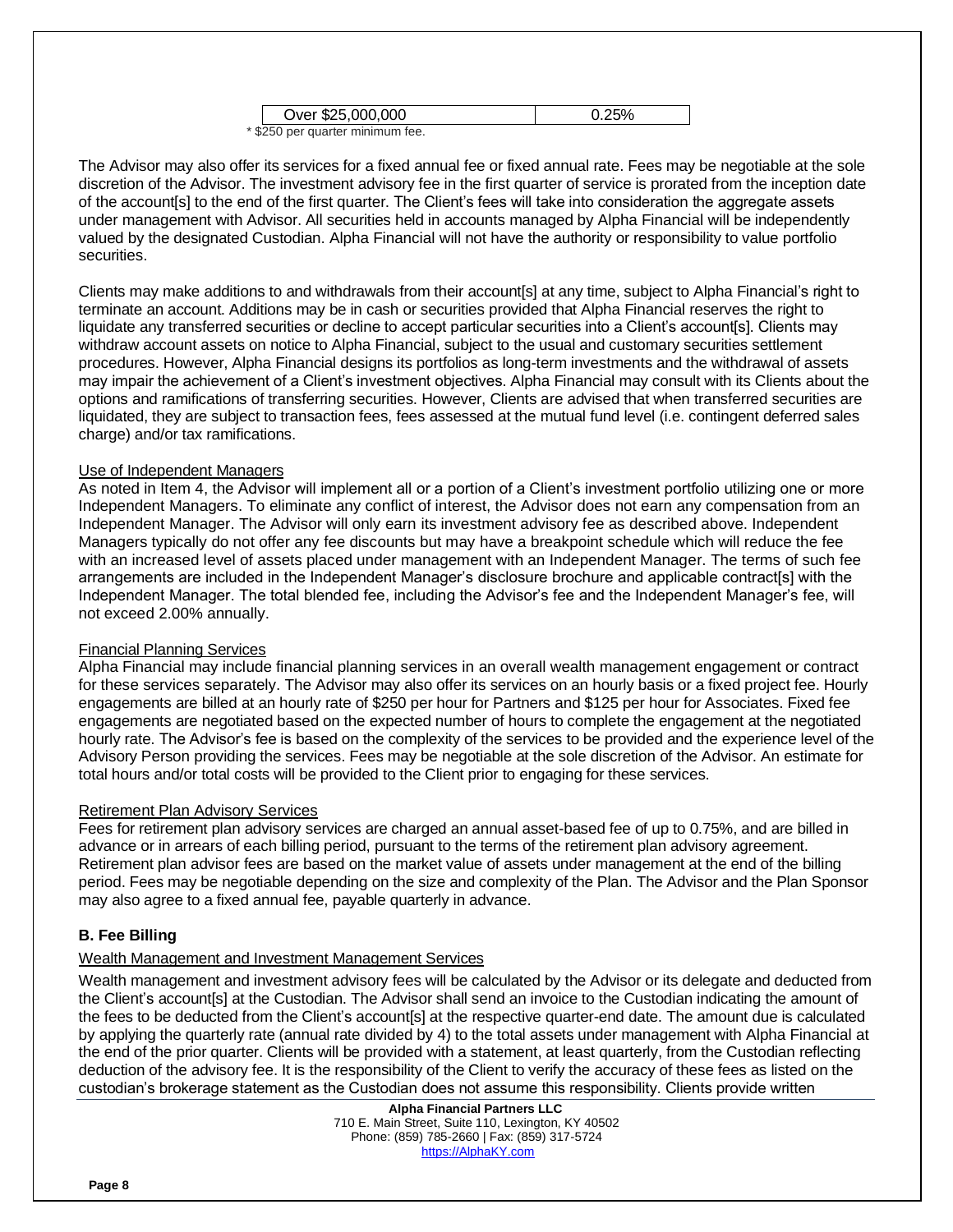authorization permitting Alpha Financial to be paid directly from their accounts held by the Custodian as part of the investment advisory agreement and separate account forms provided by the Custodian.

### Use of Independent Managers

Client account[s] implemented through Independent Manager[s] will be billed in accordance to the separate agreement[s] with the respective parties. These parties will typically add Alpha Financial's investment advisory fee and deduct the overall fee from the Client's account[s].

### Financial Planning Services

Financial planning engagements may require an advance payment of fees up to 50% of the expected total cost of the engagement. Upon completion of the engagement deliverable[s], the remaining balance of the engagement fees shall be invoiced by the Advisor and are due upon receipt of the invoice. The Advisor does not collect advance fees of \$1,200 or more for any services that will be completed six (6) months or more in the future.

#### Retirement Plan Advisory Services

Retirement plan advisory fees may be directly invoiced to the Plan Sponsor or deducted from the assets of the Plan, depending on the terms of the retirement plan advisory agreement.

### **C. Other Fees and Expenses**

Clients may incur certain fees or charges imposed by third parties in connection with investments made on behalf of the Client's account[s]. Alpha Financial Partners includes securities transactions costs as part of its overall investment advisory fee through the Alpha Financial Partners Wrap Fee Program. Securities transaction fees for Client-directed trades may be charged back to the Client. Please see Item 4.D. above as well as Appendix 1 – Wrap Fee Program Brochure.

In addition, all fees paid to Alpha Financial for investment advisory services are separate and distinct from the expenses charged by mutual funds and ETFs to their shareholders, if applicable. These fees and expenses are described in each fund's prospectus. These fees and expenses will generally be used to pay management fees for the funds, other fund expenses, account administration (e.g., custody, brokerage and account reporting), and a possible distribution fee. A Client may be able to invest in these products directly, without the services of Alpha Financial, but would not receive the services provided by Alpha Financial which are designed, among other things, to assist the Client in determining which products or services are most appropriate for each Client's financial situation and objectives. Accordingly, the Client should review both the fees charged by the fund[s] and the fees charged by Alpha Financial to fully understand the total fees to be paid.

### **D. Advance Payment of Fees and Termination**

### Wealth Management and Investment Management Services

Alpha Financial is compensated for its advisory services in advance of the quarter, in which services are rendered. Either party may terminate the investment advisory agreement, at any time, by providing advance written notice to the other party. The Client may also terminate the advisory agreement within five (5) business days of signing the Advisor's agreement at no cost to the Client. After the five-day period, the Client will incur charges for bona fide advisory services rendered to the point of termination and such fees will be due and payable by the Client. The Client shall be responsible for advisory fees up to and including the effective date of termination. Upon termination, the Advisor will promptly refund any unearned, prepaid advisory fees. The Client's advisory agreement with the Advisor is non-transferable without the Client's prior consent.

### Use of Independent Managers

In the event that a Client should wish to terminate their relationship with an Independent Manager, the terms for termination will be set forth in the respective agreements between the Client and those third parties. Alpha Financial will assist the Client with the termination and transition as appropriate.

### Financial Planning Services

Alpha Financial may be partially compensated for its financial planning services in advance of providing services. Either party may terminate the financial planning agreement, at any time, by providing advance written notice to the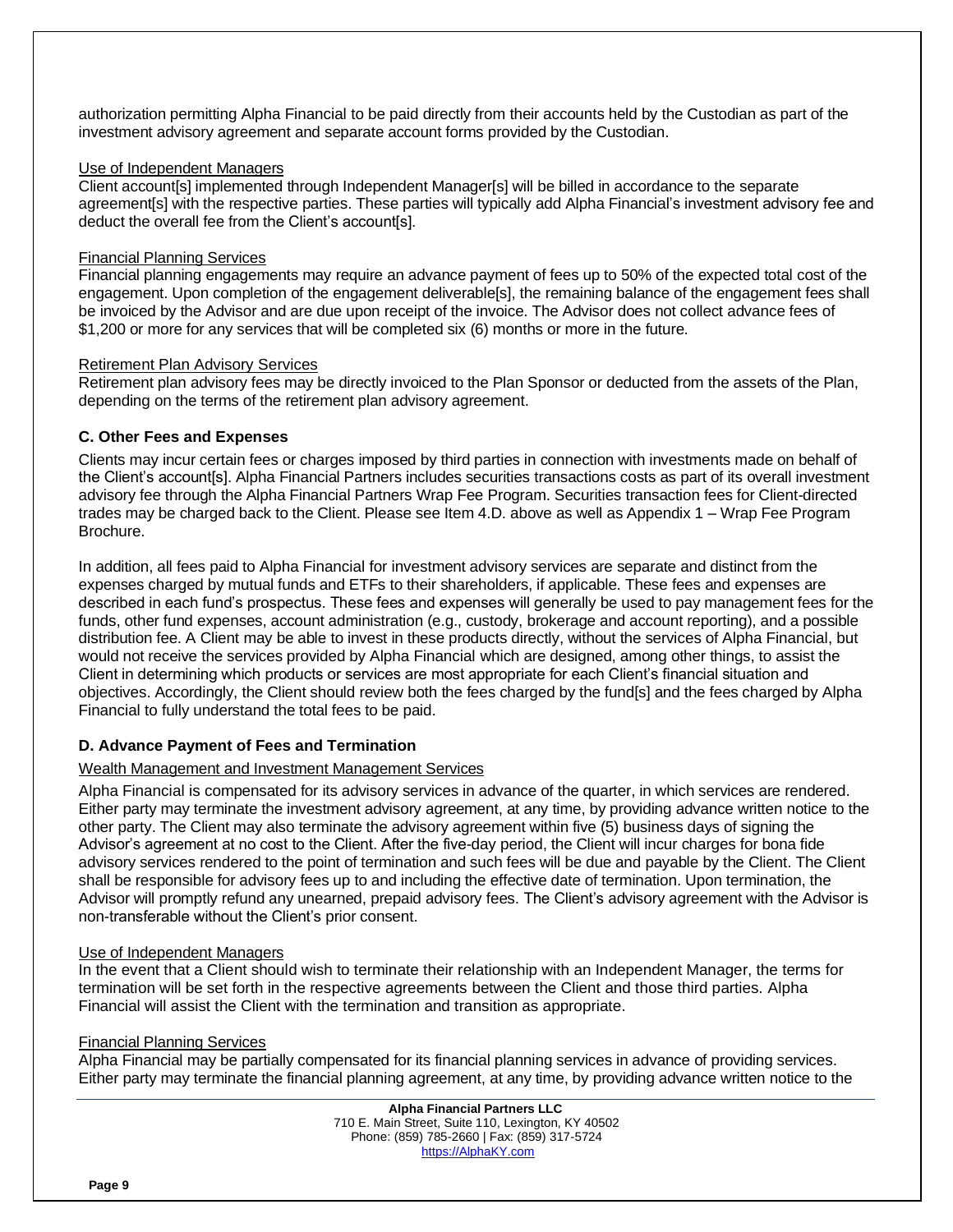other party. The Client may also terminate the financial planning agreement within five (5) business days of signing the Advisor's agreement at no cost to the Client. After the five-day period, the Client will incur charges for bona fide advisory services rendered to the point of termination and such fees will be due and payable by the Client. Upon termination, the Client shall be responsible for planning fees based on the hours incurred or in the event of a fixed fee engagement, the percentage of the engagement deliverables completed. Upon termination, the Advisor will refund any unearned, prepaid fees. The Client's financial planning agreement with the Advisor is non-transferable without the Client's prior consent.

### Retirement Plan Advisory Services

Alpha Financial as directed by the Client can be compensated for its retirement plan advisory services at the beginning of the period before services are rendered. Either party may terminate the retirement plan advisory agreement, at any time, by providing advance written notice to the other party. The Client shall be responsible for retirement plan advisory fees up to and including the effective date of termination. Upon termination, the Advisor will refund any unearned, prepaid retirement plan advisory fees from the effective date of termination to the end of the billing period. The Client's retirement plan services agreement with the Advisor is non-transferable without the Client's prior consent.

# **E. Compensation for Sales of Securities**

Alpha Financial does not buy or sell securities to earn securities transaction fees and does not receive any compensation for securities transactions in any Client account, other than the investment advisory fees noted above.

Certain Advisory Persons are also Registered Representatives of Purshe Kaplan Sterling Investments, Inc. ("PKS"). PKS is a registered broker-dealer (CRD No. 35747), member FINRA, SIPC. In one's separate capacity as a Registered Representative of PKS, an Advisory Person will implement securities transactions under PKS and not through Alpha Financial. In such instances, the Advisory Person will receive commission-based compensation in connection with the purchase and sale of securities, including 12b-1 fees for the sale of investment company products. Compensation earned by the Advisory Person in one's capacity as a Registered Representative is separate and in addition to the Advisor's fees. This practice presents a conflict of interest because the Advisory Person who is a Registered Representative has an incentive to effect securities transactions for the purpose of generating commissions rather than solely based on the Client. Clients are not obligated to implement any recommendation provided by the Advisor nor Advisory Persons. Neither the Advisor nor Advisory Persons will earn ongoing investment advisory fees in connection with any products or services implemented in the Advisory Person's separate capacity as a Registered Representative. Please see "Item 10 – Other Financial Industry Activities and Affiliations".

Certain Advisory Persons are also licensed as independent insurance professionals. As an independent insurance professional, an Advisory Person may earn commission-based compensation for selling insurance products, including insurance products they sell to Clients. Insurance commissions earned by the Advisory Person is separate and in addition to advisory fees. This practice presents a conflict of interest because the Advisory Person providing investment advice on behalf of the Advisor who is also an insurance agent has an incentive to recommend insurance products to Client's for the purpose of generating commissions rather than solely based on Client needs. However, Clients are under no obligation, contractually or otherwise, to purchase insurance products through any Advisory Person affiliated with the Advisor. Please see Item 10 – Other Financial Industry Activities and Affiliations.

# **Item 6 – Performance-Based Fees and Side-By-Side Management**

Alpha Financial does not charge performance-based fees for its investment advisory services. The fees charged by Alpha Financial are as described in Item 5 above and are not based upon the capital appreciation of the funds or securities held by any Client.

Alpha Financial does not manage any proprietary investment funds or limited partnerships (for example, a mutual fund or a hedge fund) and has no financial incentive to recommend any particular investment options to its Clients.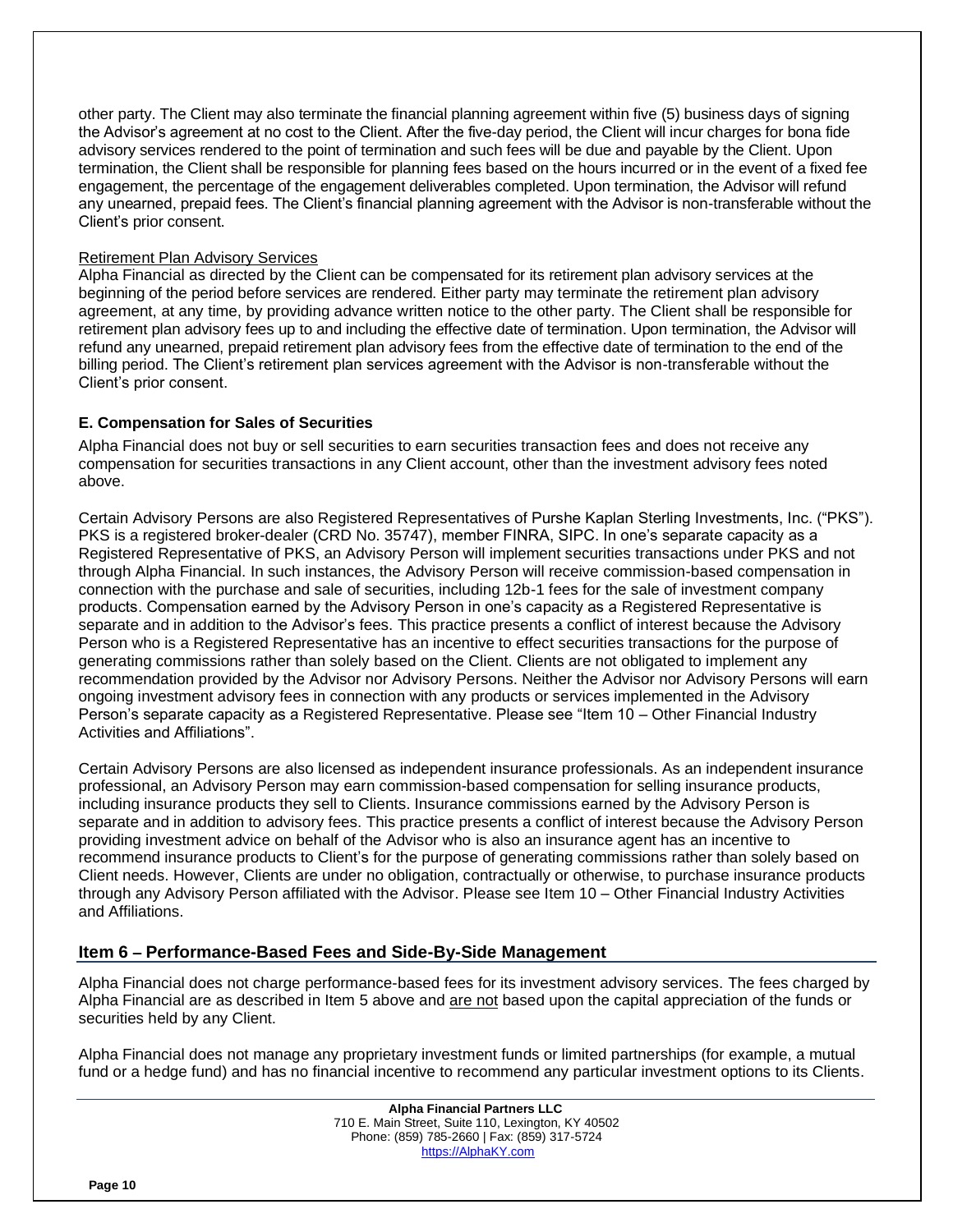# **Item 7 – Types of Clients**

Alpha Financial provides investment advisory services to high net worth individuals, families, trusts, estates businesses, and retirement plans. The amount of each type of Client is available on Alpha Financial's Form ADV Part 1A. These amounts may change over time and are updated at least annually by the Advisor. Alpha Financial does not impose a minimum account or relationship size. However, the Advisor requires a minimum quarterly fee of \$250 to maintain an advisory relationship.

# **Item 8 – Methods of Analysis, Investment Strategies and Risk of Loss**

# **A. Methods of Analysis**

Alpha Financial primarily employs fundamental and technical analysis in developing investment strategies for its Clients. Research and analysis from Alpha Financial are derived from numerous sources, including financial media companies, third-party research materials, Internet sources, and review of company activities, including annual reports, prospectuses, press releases and research prepared by others.

*Fundamental analysis* utilizes economic and business indicators as investment selection criteria. These criteria are generally ratios and trends that may indicate the overall strength and financial viability of the entity being analyzed. Assets are deemed suitable if they meet certain criteria to indicate that they are a strong investment with a value discounted by the market. While this type of analysis helps the Advisor in evaluating a potential investment, it does not guarantee that the investment will increase in value. Assets meeting the investment criteria utilized in the fundamental analysis may lose value and may have negative investment performance. The Advisor monitors these economic indicators to determine if adjustments to strategic allocations are appropriate. More details on the Advisor's review process are included below in "Item 13 – Review of Accounts".

*Technical analysis* involves the analysis of past market data rather than specific company data in determining the recommendations made to clients. Technical analysis may involve the use of charts to identify market patterns and trends, which may be based on investor sentiment rather than the fundamentals of the company. The primary risk in using technical analysis is that spotting historical trends may not help to predict such trends in the future. Even if the trend will eventually reoccur, there is no guarantee that Alpha Financial will be able to accurately predict such a reoccurrence.

As noted above, Alpha Financial generally employs a long-term investment strategy for its Clients, as consistent with their financial goals. Alpha Financial will typically hold all or a portion of a security for more than a year, but may hold for shorter periods for the purpose of rebalancing a portfolio or meeting the cash needs of Clients. At times, Alpha Financial may also buy and sell positions that are more short-term in nature, depending on the goals of the Client and/or the fundamentals of the security, sector or asset class.

# **B. Risk of Loss**

Investing in securities involves certain investment risks. Securities may fluctuate in value or lose value. Clients should be prepared to bear the potential risk of loss. Alpha Financial will assist Clients in determining an appropriate strategy based on their tolerance for risk and other factors noted above. However, there is no guarantee that a Client will meet their investment goals.

Each Client engagement will entail a review of the Client's investment goals, financial situation, time horizon, tolerance for risk and other factors to develop an appropriate strategy for managing a Client's account. Client participation in this process, including full and accurate disclosure of requested information, is essential for the analysis of a Client's account[s]. The Advisor shall rely on the financial and other information provided by the Client or their designees without the duty or obligation to validate the accuracy and completeness of the provided information. It is the responsibility of the Client to inform the Advisor of any changes in financial condition, goals or other factors that may affect this analysis.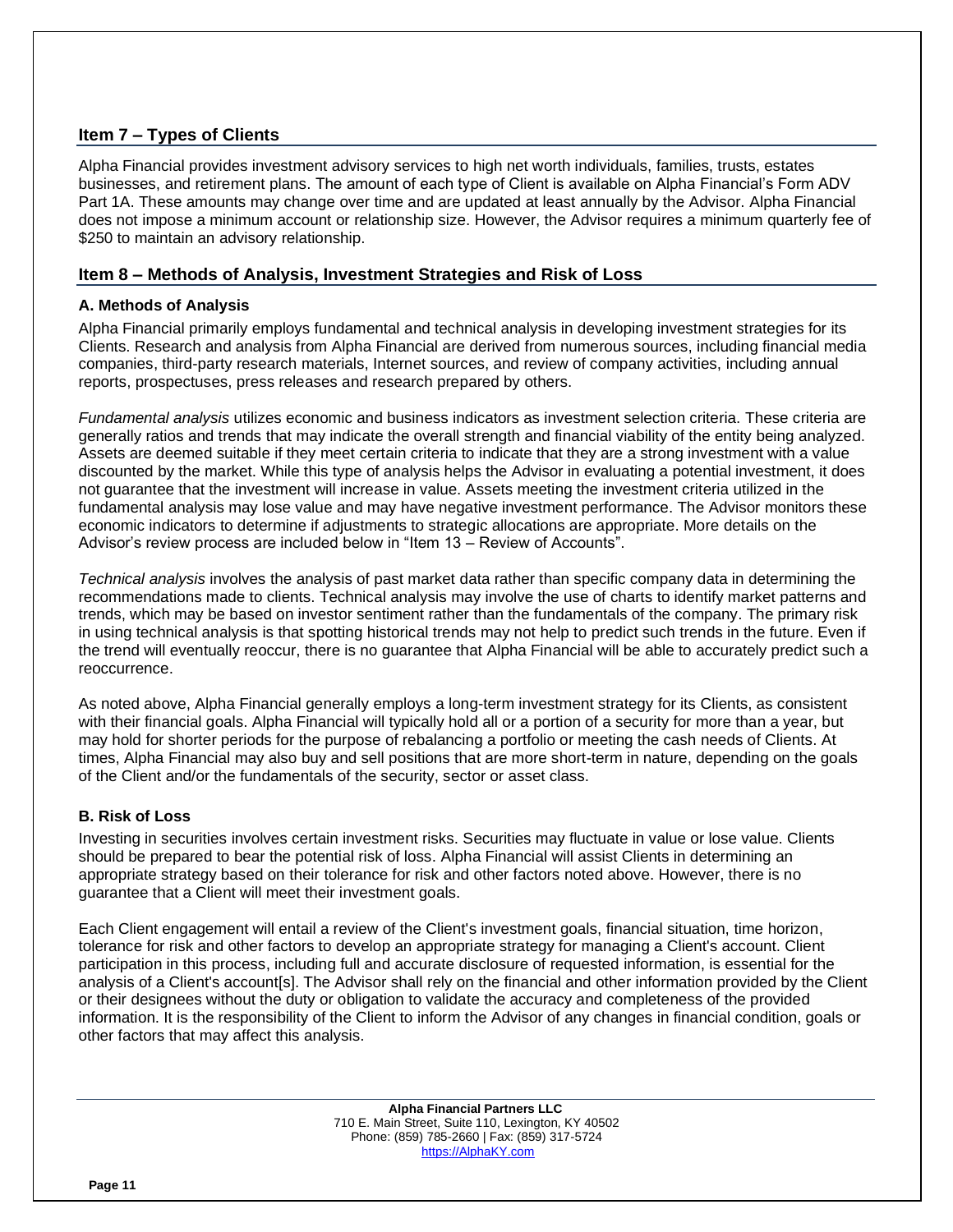The risks associated with a particular strategy are provided to each Client in advance of investing a Client's account[s]. The Advisor will work with each Client to determine their tolerance for risk as part of the portfolio construction process.

Following are some of the risks associated with the Advisor's strategies:

*Market Risks* – The value of a Client's holdings may fluctuate in response to events specific to companies or markets, as well as economic, political, or social events in the U.S. and abroad. This risk is linked to the performance of the overall financial markets.

*ETF Risks* – The performance of ETFs is subject to market risk, including the possible loss of principal. The price of the ETFs will fluctuate with the price of the underlying securities that make up the funds. In addition, ETFs have a trading risk based on the loss of cost efficiency if the ETFs are traded actively and a liquidity risk if the ETFs have a large bid-ask spread and low trading volume. The price of an ETF fluctuates based upon the market movements and may dissociate from the index being tracked by the ETF or the price of the underlying investments. An ETF purchased or sold at one point in the day may have a different price than the same ETF purchased or sold a short time later.

*Bond ETFs* – Bond ETFs are subject to specific risks, including the following: (1) interest rate risks, i.e. the risk that bond prices will fall if interest rates rise, and vice versa, the risk depends on two things, the bond's time to maturity, and the coupon rate of the bond. (2) reinvestment risk, i.e. the risk that any profit gained must be reinvested at a lower rate than was previously being earned, (3) inflation risk, i.e. the risk that the cost of living and inflation increase at a rate that exceeds the income investment thereby decreasing the investor's rate of return, (4) credit default risk, i.e. the risk associated with purchasing a debt instrument which includes the possibility of the company defaulting on its repayment obligation, (5) rating downgrades, i.e. the risk associated with a rating agency's downgrade of the company's rating which impacts the investor's confidence in the company's ability to repay its debt and (6) Liquidity Risks, i.e. the risk that a bond may not be sold as quickly as there is no readily available market for the bond.

*Leveraged ETF Risks* – Leveraged ETFs seek to deliver multiples of the performance of the index or benchmark they track. These ETFs attempt to deliver some multiple of an index's daily returns (positive or negative). Please consider the implications to both the upside and the downside of multipliers. While it may seem that a 2x multiplier is a benefit in an up-market cycle' it is important to remember that the same multiplier applies when the ETF moves against the market. This could potentially result in significant losses, and highlights the additional risk associated with Leveraged ETFs.

*Inverse ETFs (also called "short" funds)* – Inverse ETFs seek to deliver the opposite of the performance of the index or benchmark they track. Like traditional ETFs, some leveraged and inverse ETFs track broad indices, some are sector-specific, and others are linked to commodities, currencies, or some other benchmark. Inverse ETFs often are marketed as a way for investors to profit from, or at least hedge their exposure to, downward moving markets.

*Mutual Fund Risks* – The performance of mutual funds is subject to market risk, including the possible loss of principal. The price of the mutual funds will fluctuate with the value of the underlying securities that make up the funds. The price of a mutual fund is typically set daily therefore a mutual fund purchased at one point in the day will typically have the same price as a mutual fund purchased later that same day.

*Options Contracts* – Investments in options contracts have the risk of losing value in a relatively short period of time. Option contracts are leveraged instruments that allow the holder of a single contract to control many shares of an underlying stock. This leverage can compound gains or losses.

*Margin Borrowings* – The use of short-term margin borrowings may result in certain additional risks to a Client. For example, if securities pledged to brokers to secure a Client's margin accounts decline in value, the Client could be subject to a "margin call", pursuant to which it must either deposit additional funds with the broker or be the subject of mandatory liquidation of the pledged securities to compensate for the decline in value.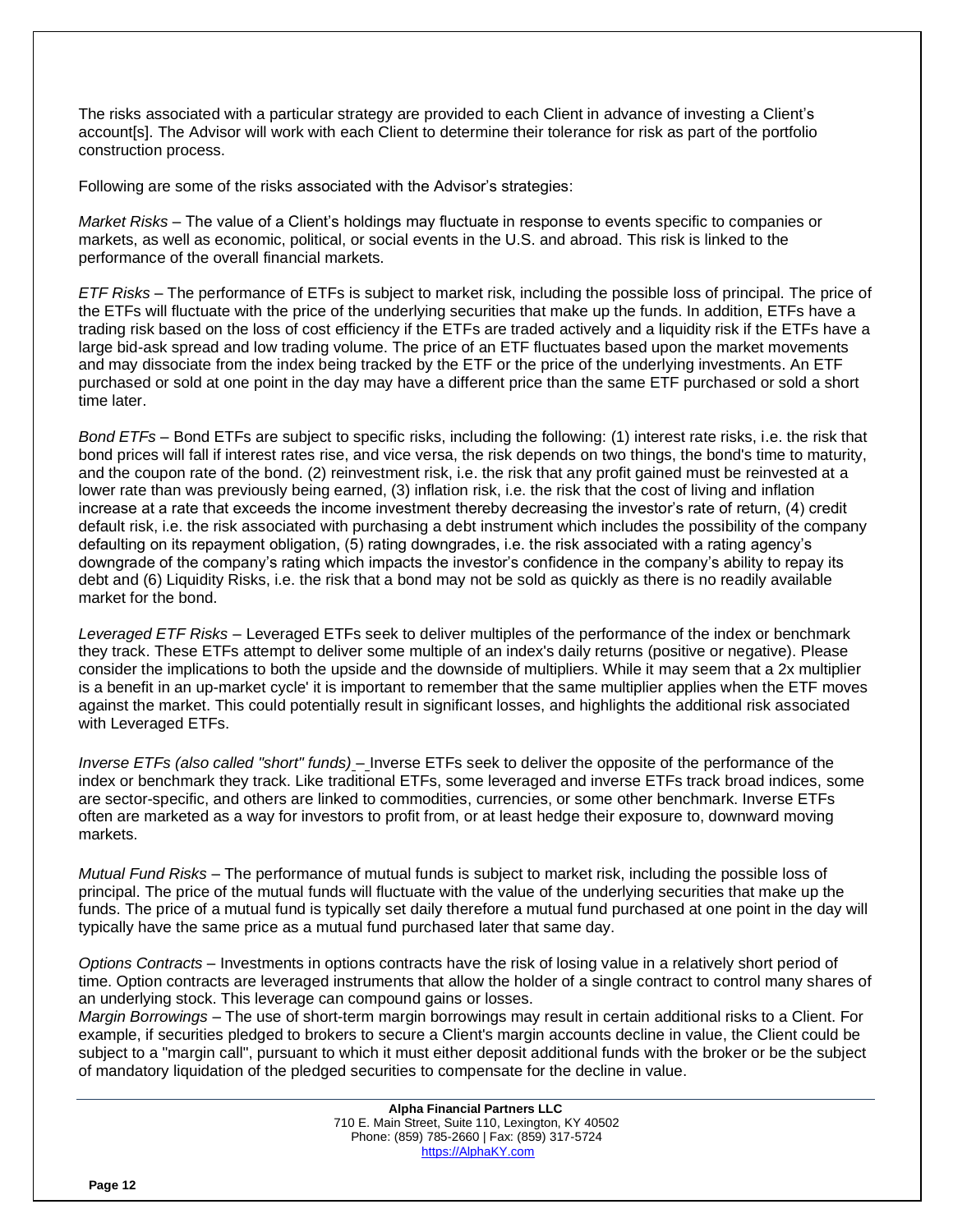*Alternative Investments (Limited Partnerships)* – The performance of alternative investments (limited partnerships) can be volatile and may have limited liquidity. An investor could lose all or a portion of their investment. Such investments often have concentrated positions and investments that may carry higher risks. Client should only have a portion of their assets in these investments.

The risks associated with a particular strategy are provided to each Client in advance of investing Client accounts. The Advisor will work with each Client to determine their tolerance for risk as part of the portfolio construction process.

**Past performance is not a guarantee of future returns. Investing in securities and other investments involve a risk of loss that each Client should understand and be willing to bear. Clients are reminded to discuss these risks with the Advisor.** 

# **Item 9 – Disciplinary Information**

**There are no legal, regulatory or disciplinary events involving Alpha Financial or its owners.** Alpha Financial values the trust Clients place in the Advisor. The Advisor encourages Clients to perform the requisite due diligence on any advisor or service provider that the Client engages. The backgrounds of the Advisor and its Advisory Persons are available on the Investment Adviser Public Disclosure website at [www.adviserinfo.sec.gov](http://www.adviserinfo.sec.gov/) by searching with the Advisor's firm name or CRD# 306639.

# **Item 10 – Other Financial Industry Activities and Affiliations**

#### Broker-Dealer Affiliation

As noted in Item 5, certain Advisory Persons are also Registered Representatives of PKS. In one's separate capacity as a registered representative of PKS, an Advisory Person will receive commissions for the implementation of recommendations for commissionable transactions. Clients are not obligated to implement any recommendation provided by the Advisory Person. Neither the Advisor nor the Advisory Person will earn ongoing investment advisory fees in connection with any services implemented in the Advisory Person's separate capacity as a registered representative.

### Insurance Agency Affiliations

As noted in Item 5, certain Advisory Persons are also licensed insurance professionals. Implementations of insurance recommendations are separate and apart from one's role with Alpha Financial. As an insurance professional, an Advisory Person will receive customary commissions and other related revenues from the various insurance companies whose products are sold. The Advisory Person is not required to offer the products of any particular insurance company. Commissions generated by insurance sales do not offset regular advisory fees. This may cause a conflict of interest in recommending certain products of the insurance companies. Clients are under no obligation to implement any recommendations made by the Advisory Person or the Advisor.

#### Use of Independent Managers

As noted in Item 4, the Advisor may implement all or a portion of a Client's investment portfolio with one or more Independent Managers. The Advisor does not receive any compensation nor does this present a material conflict of interest. The Advisor will only earn its investment advisory fee as described in Item 5.A.

# **Item 11 – Code of Ethics, Participation or Interest in Client Transactions and Personal Trading**

### **A. Code of Ethics**

Alpha Financial has implemented a Code of Ethics that defines the Advisor's fiduciary commitment to each Client. This Code of Ethics applies to all persons associated with Alpha Financial ("Supervised Persons"). The Code was developed to provide general ethical guidelines and specific instructions regarding the Advisor's duties to each Client. Alpha Financial and its Supervised Persons owe a duty of loyalty, fairness and good faith towards each Client. It is the obligation of Alpha Financial Supervised Persons to adhere not only to the specific provisions of the Code, but also to the general principles that guide the Code. The Code of Ethics covers a range of topics that address employee ethics and conflicts of interest. To request a copy of the Code, please contact the Advisor at (859) 785-2660.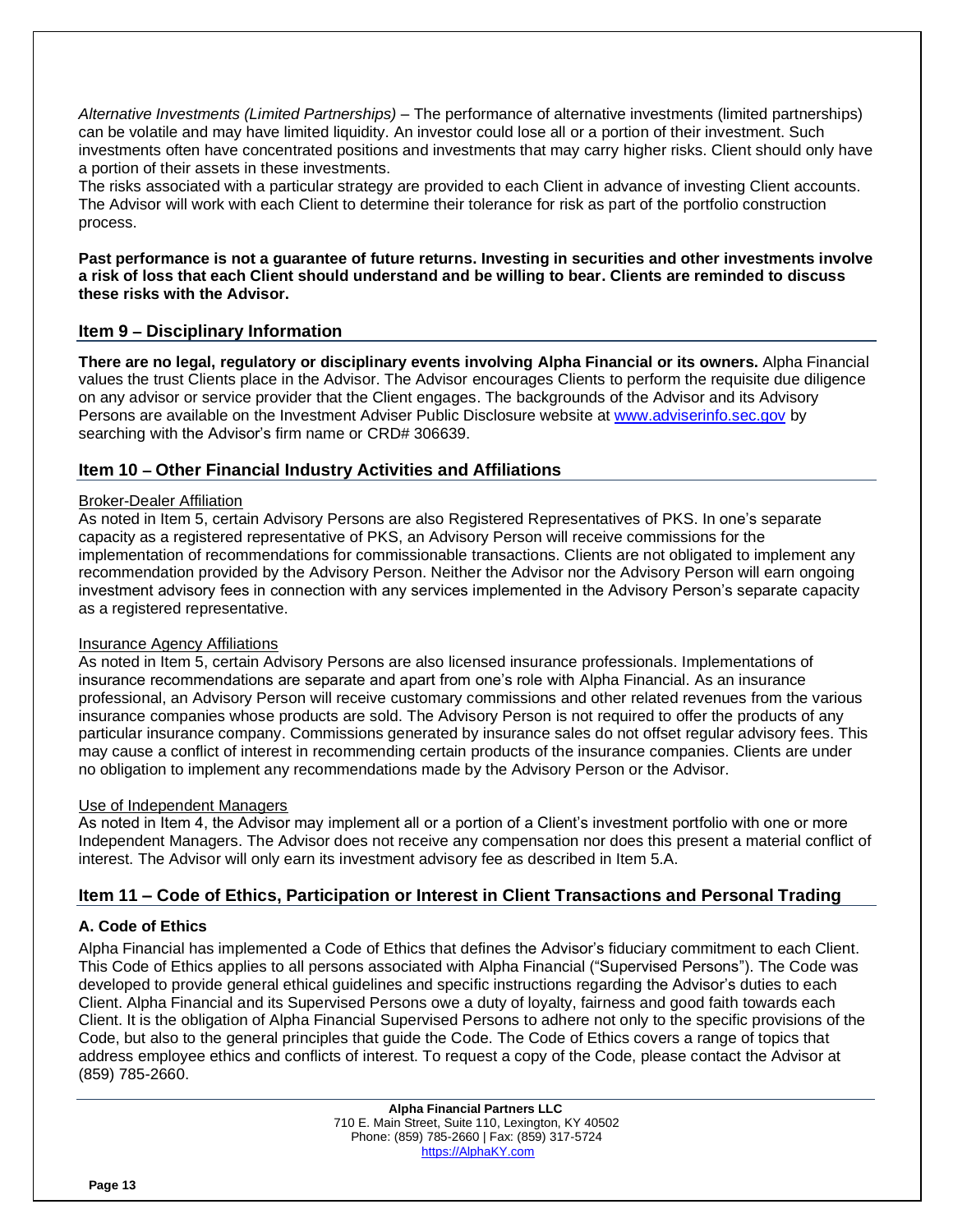# **B. Personal Trading with Material Interest**

Alpha Financial allows Supervised Persons to purchase or sell the same securities that may be recommended to and purchased on behalf of Clients. Alpha Financial does not act as principal in any transactions. In addition, the Advisor does not act as the general partner of a fund, or advise an investment company. Alpha Financial does not have a material interest in any securities traded in Client accounts.

# **C. Personal Trading in Same Securities as Clients**

Alpha Financial allows Supervised Persons to purchase or sell the same securities that may be recommended to and purchased on behalf of Clients. Owning the same securities that are recommended (purchase or sell) to Clients presents a conflict of interest that, as fiduciaries, must be disclosed to Clients and mitigated through policies and procedures. As noted above, the Advisor has adopted the Code of Ethics, which addresses insider trading (material non-public information controls) and personal securities reporting procedures. When trading for personal accounts, Supervised Persons have a conflict of interest if trading in the same securities. The fiduciary duty to act in the best interest of its Clients can be violated if personal trades are made with more advantageous terms than Client trades, or by trading based on material non-public information. This risk is mitigated by Alpha Financial requiring reporting of personal securities trades by its employees for review by the Chief Compliance Officer ("CCO"). The Advisor has also adopted written policies and procedures to detect the misuse of material, non-public information.

# **D. Personal Trading at Same Time as Client**

While Alpha Financial allows Supervised Persons to purchase or sell the same securities that may be recommended to and purchased on behalf of Clients, such trades are typically aggregated with Client orders or traded afterward. **At no time will Alpha Financial transact in any security to the detriment of any Client.** 

# **Item 12 – Brokerage Practices**

# **A. Recommendation of Custodian[s]**

Alpha Financial does not have discretionary authority to select the broker-dealer/custodian for custody and execution services. The Client will engage the broker-dealer/custodian (herein the "Custodian") to safeguard Client assets and authorize Alpha Financial to direct trades to this Custodian as agreed in the investment advisory agreement. Further, Alpha Financial does not have the discretionary authority to negotiate commissions on behalf of Clients on a trade-by-trade basis.

Where Alpha Financial does not exercise discretion over the selection of the Custodian, it may recommend the Custodian to Clients for custody and execution services. Alpha Financial may recommend the Custodian based on criteria such as, but not limited to, reasonableness of commissions charged to the Client, services made available to the Client, and its overall reputation. Clients are not obligated to use the recommended Custodian and will not incur any extra fee or cost associated with using a Custodian not recommended by Alpha Financial. However, if the recommended Custodian is not engaged, Alpha Financial may be limited in the services it can provide comparable to other Clients. As certain Advisory Persons of Alpha Financial are also Registered Representatives of PKS, PKS must also approve any broker-dealer/custodian for use by the Advisor. Alpha Financial will generally recommend that Clients establish their account[s] at Fidelity Clearing & Custody Solutions and other divisions of Fidelity Investments, Inc. ("Fidelity"). Fidelity is a FINRA-registered broker-dealer, custodian and member of SIPC and may serve as the Client's "qualified custodian". Alpha Financial maintains an institutional relationship with Fidelity, whereby the Advisor receives certain economic benefits. Please see Item 14 below.

Following are additional details regarding the brokerage practices of the Advisor:

*1. Soft Dollars -* Soft dollars are revenue programs offered by broker-dealers/custodians whereby an advisor enters into an agreement to place security trades with a broker-dealer/custodian in exchange for research and other services. Alpha Financial does not participate in soft dollar programs sponsored or offered by any brokerdealer. However, the Advisor does receive certain economic benefits from Fidelity. Please see Item 14 below.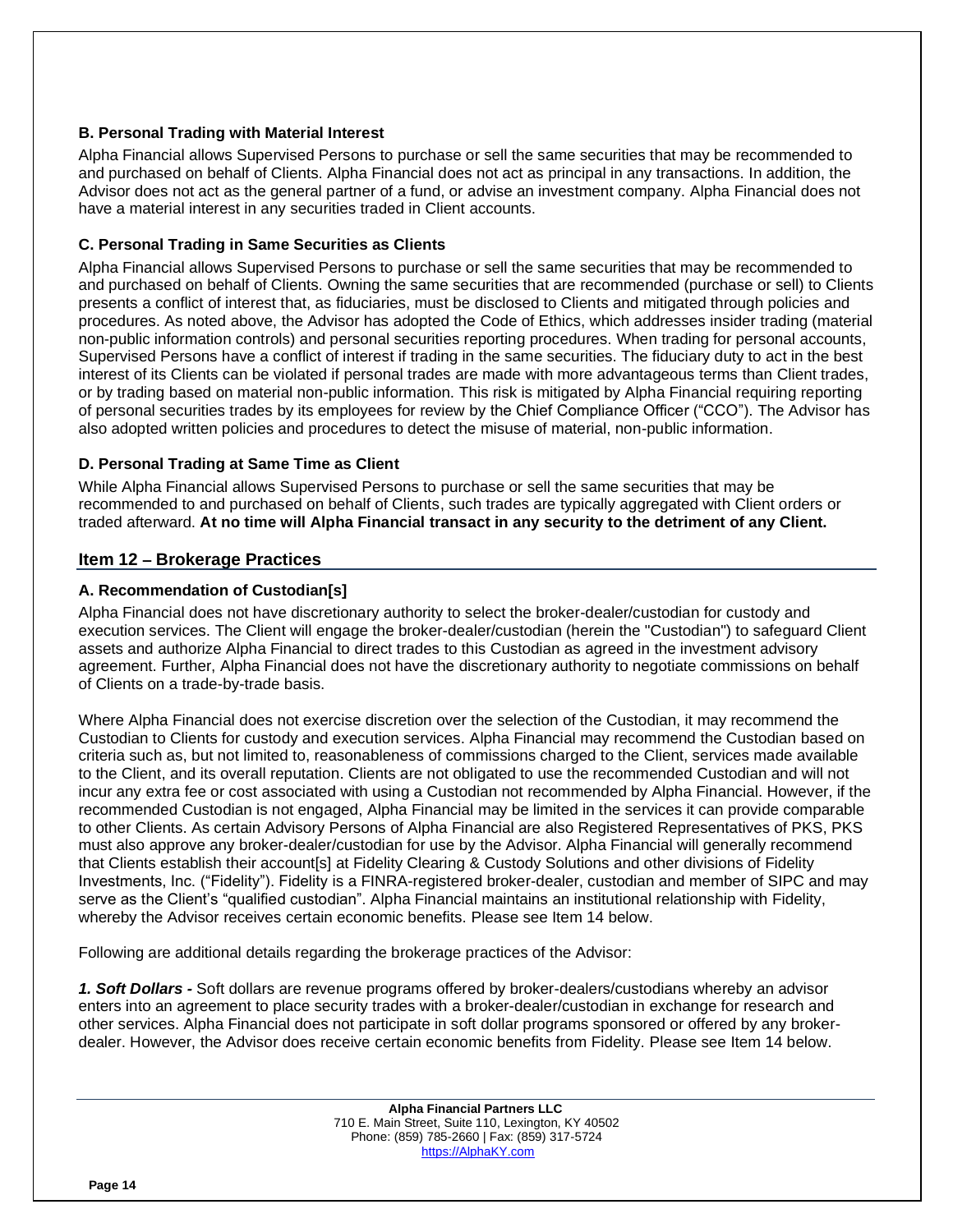*2. Brokerage Referrals -* Alpha Financial does not receive any compensation from any third party in connection with the recommendation for establishing an account.

*3. Directed Brokerage -* All Clients are serviced on a "directed brokerage basis", where Alpha Financial will place trades within the established account[s] at the Custodian designated by the Client. Further, all Client accounts are traded within their respective account[s]. The Advisor will not engage in any principal transactions (i.e., trade of any security from or to the Advisor's own account) or cross transactions with other Client accounts (i.e., purchase of a security into one Client account from another Client's account[s]). In selecting the Custodian, Alpha Financial will not be obligated to select competitive bids on securities transactions and does not have an obligation to seek the lowest available transaction costs. These costs are determined by the Custodian.

# **B. Aggregating and Allocating Trades**

The primary objective in placing orders for the purchase and sale of securities for Client accounts is to obtain the most favorable net results taking into account such factors as 1) price, 2) size of the order, 3) difficulty of execution, 4) confidentiality and 5) skill required of the broker. Alpha Financial will execute its transactions through an unaffiliated broker-dealer selected by the Client.

Alpha Financial may aggregate orders in a block trade or trades when securities are purchased or sold through the same Custodian for multiple (discretionary) accounts. If a block trade cannot be executed in full at the same price or time, the securities actually purchased or sold by the close of each business day must be allocated in a manner that is consistent with the initial pre-allocation or other written statement. This must be done in a way that does not consistently advantage or disadvantage particular Clients' accounts.

# **Item 13 – Review of Accounts**

# **A. Frequency of Reviews**

Securities in Client accounts are monitored on a regular and continuous basis by Partners of Alpha Financial and periodically by the CCO. Formal reviews are generally conducted at least annually or more or less frequently depending on the needs of the Client.

# **B. Causes for Reviews**

In addition to the investment monitoring noted in Item 13.A., each Client account shall be reviewed at least annually. Reviews may be conducted more or less frequently at the Client's request. Accounts may be reviewed as a result of major changes in economic conditions, known changes in the Client's financial situation, and/or large deposits or withdrawals in the Client's account[s]. The Client is encouraged to notify Alpha Financial if changes occur in the Client's personal financial situation that might adversely affect the Client's investment plan. Additional reviews may be triggered by material market, economic or political events.

# **C. Review Reports**

The Client will receive brokerage statements no less than quarterly from the Custodian. These brokerage statements are sent directly from the Custodian to the Client. The Client may also establish electronic access to the Custodian's website so that the Client may view these reports and their account activity. Client brokerage statements will include all positions, transactions and fees relating to the Client's account[s]. The Advisor may also provide Clients with periodic reports regarding their holdings, allocations, and performance.

# **Item 14 – Client Referrals and Other Compensation**

# **A. Compensation Received by Alpha Financial**

# Participation in Institutional Advisor Platform (Fidelity)

Alpha Financial has established an institutional relationship with Fidelity to assist the Advisor in managing Client account[s]. Access to the Fidelity platform is provided at no charge to the Advisor. The Advisor receives access to software and related support without cost because the Advisor renders investment management services to Clients that maintain assets at Fidelity. The software and related systems support may benefit the Advisor, but not its Clients directly. In fulfilling its duties to its Clients, the Advisor endeavors at all times to put the interests of its Clients first.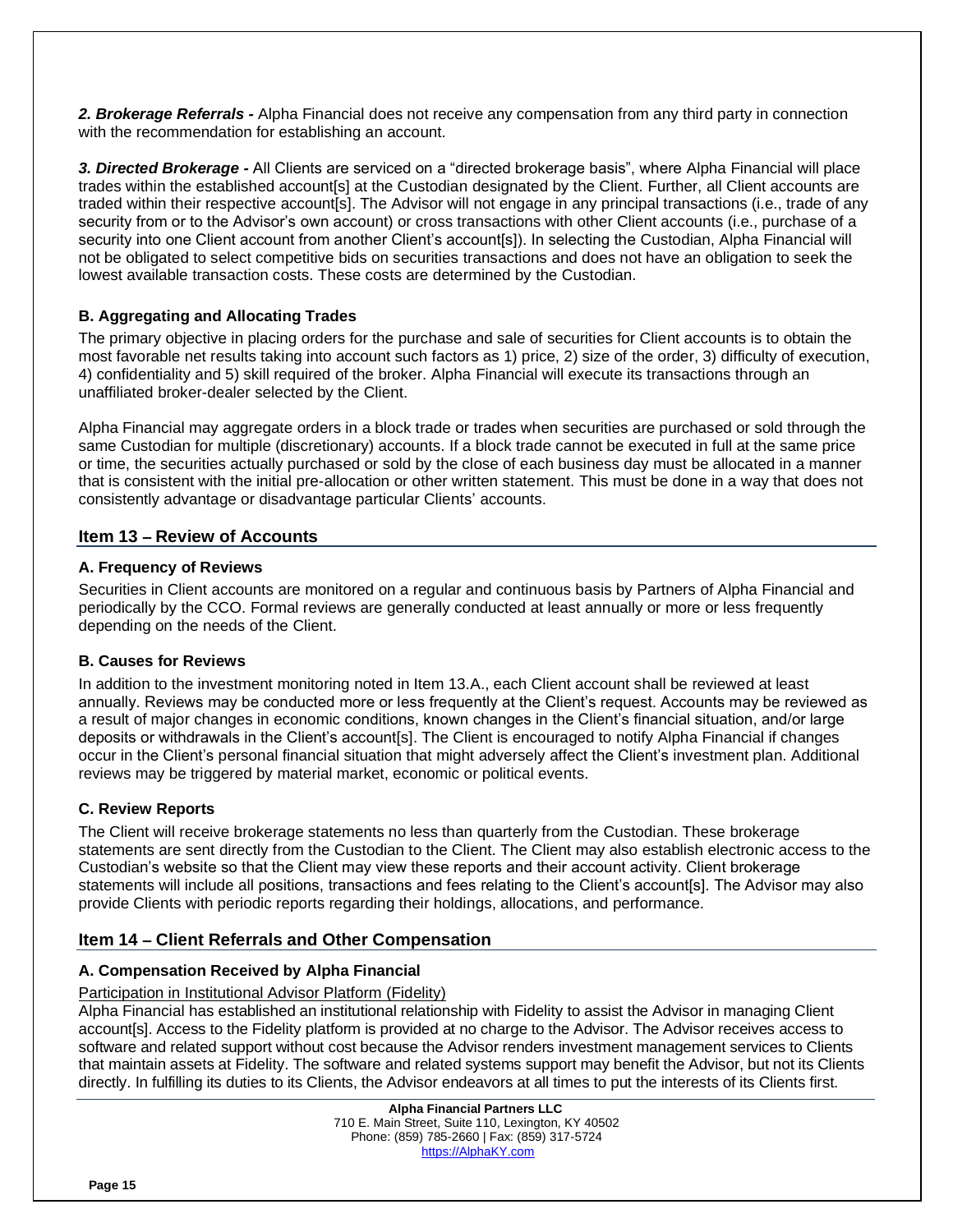Clients should be aware, however, that the receipt of economic benefits from a Custodian creates a potential conflict of interest since these benefits may influence the Advisor's recommendation of this Custodian over one that does not furnish similar software, systems support, or services.

# **B. Client Referrals from Solicitors**

Alpha Financial does not engage paid solicitors for Client referrals.

# **Item 15 – Custody**

Alpha Financial does not accept or maintain custody of any Client accounts, except for the authorized deduction of the Advisor's fees. All Clients must place their assets with a "qualified custodian". Clients are required to select their own Custodian to retain their funds and securities and direct Alpha Financial to utilize that Custodian for the Client's security transactions. Alpha Financial encourages Clients to review statements provided by the account Custodian. For more information about Custodians and brokerage practices, see Item 12 – Brokerage Practices.

# **Item 16 – Investment Discretion**

Alpha Financial generally has discretion over the selection and amount of securities to be bought or sold in Client accounts without obtaining prior consent or approval from the Client. However, these purchases or sales may be subject to specified investment objectives, guidelines, or limitations previously set forth by the Client and agreed to by Alpha Financial. Discretionary authority will only be authorized upon full disclosure to the Client. The granting of such authority will be evidenced by the Client's execution of an investment advisory agreement containing all applicable limitations to such authority. All discretionary trades made by Alpha Financial will be in accordance with each Client's investment objectives and goals.

# **Item 17 – Voting Client Securities**

Alpha Financial does not accept proxy-voting responsibility for any Client. Clients will receive proxy statements directly from the Custodian. The Advisor will assist in answering questions relating to proxies, however, the Client retains the sole responsibility for proxy decisions and voting.

# **Item 18 – Financial Information**

Neither Alpha Financial, nor its management, have any adverse financial situations that would reasonably impair the ability of Alpha Financial to meet all obligations to its Clients. Neither Alpha Financial, nor any of its Advisory Persons, has been subject to a bankruptcy or financial compromise. Alpha Financial is not required to deliver a balance sheet along with this Disclosure Brochure as the Advisor does not collect fees of \$1,200 or more for services to be performed six months or more in advance.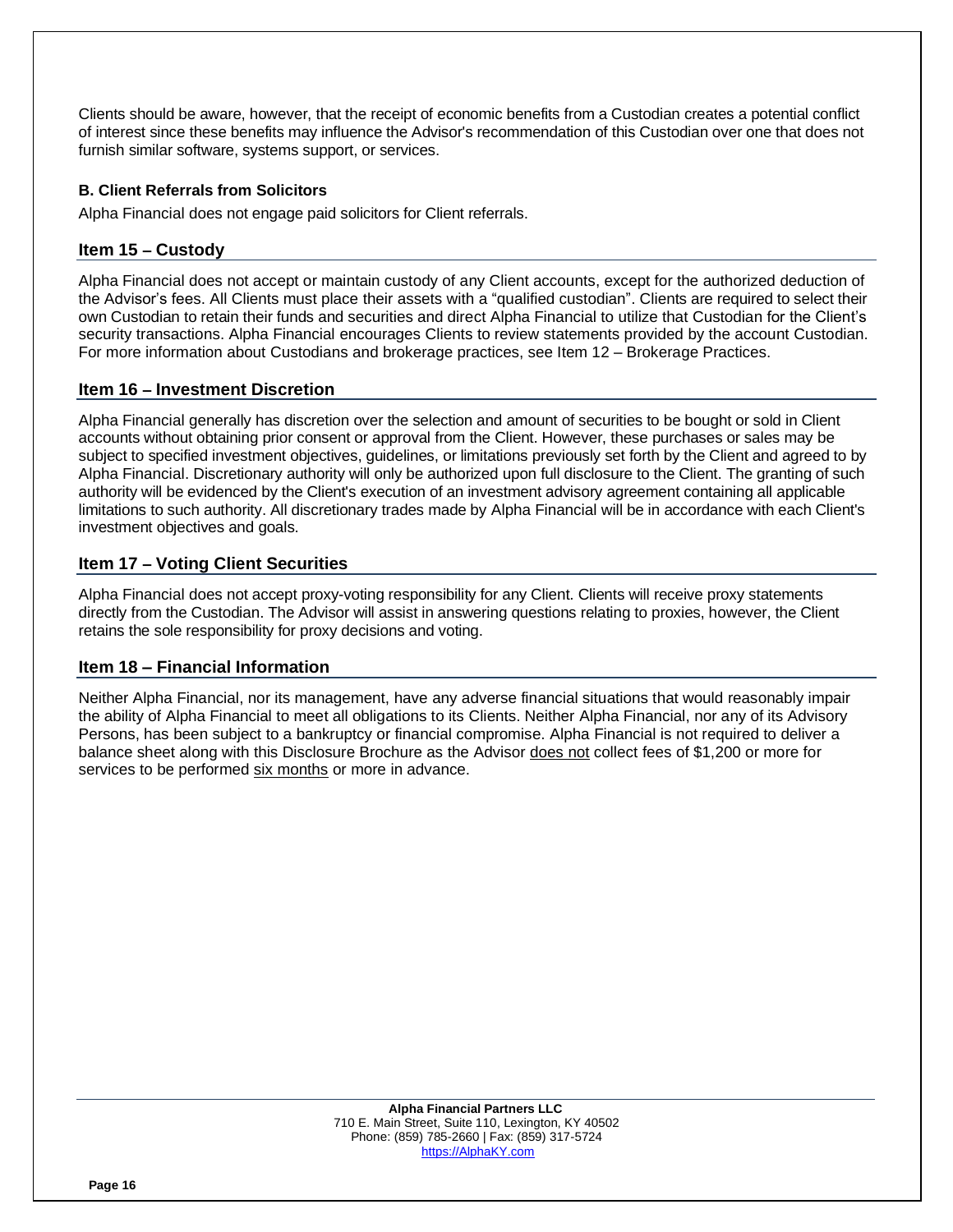# **Form ADV Part 2B – Brochure Supplement**

**for**

# **Marc I. Cobane, AWMA®, CRPS®, CEPA, CRSP Co-Founder and Partner**

# **Effective: March 15, 2022**

This Form ADV 2B ("Brochure Supplement") provides information about the background and qualifications of Marc I. Cobane, AWMA®, CRPS®, CEPA, CRSP (CRD# 4773179) in addition to the information contained in the Alpha Financial Partners LLC ("Alpha Financial" or the "Advisor", CRD# 306639) Disclosure Brochure. If you have not received a copy of the Disclosure Brochure or if you have any questions about the contents of the Alpha Financial Disclosure Brochure or this Brochure Supplement, please contact the Advisor at (859) 785-2660.

Additional information about Mr. Cobane is available on the SEC's Investment Adviser Public Disclosure website at [www.adviserinfo.sec.gov](http://www.adviserinfo.sec.gov/) by searching with his full name or his Individual CRD# 4773179.

> **Alpha Financial Partners LLC** 710 E. Main Street, Suite 110, Lexington, KY 40502 Phone: (859) 785-2660 | Fax: (859) 317-5724 [https://AlphaKY.com](https://alphaky.com/)

**Page 17**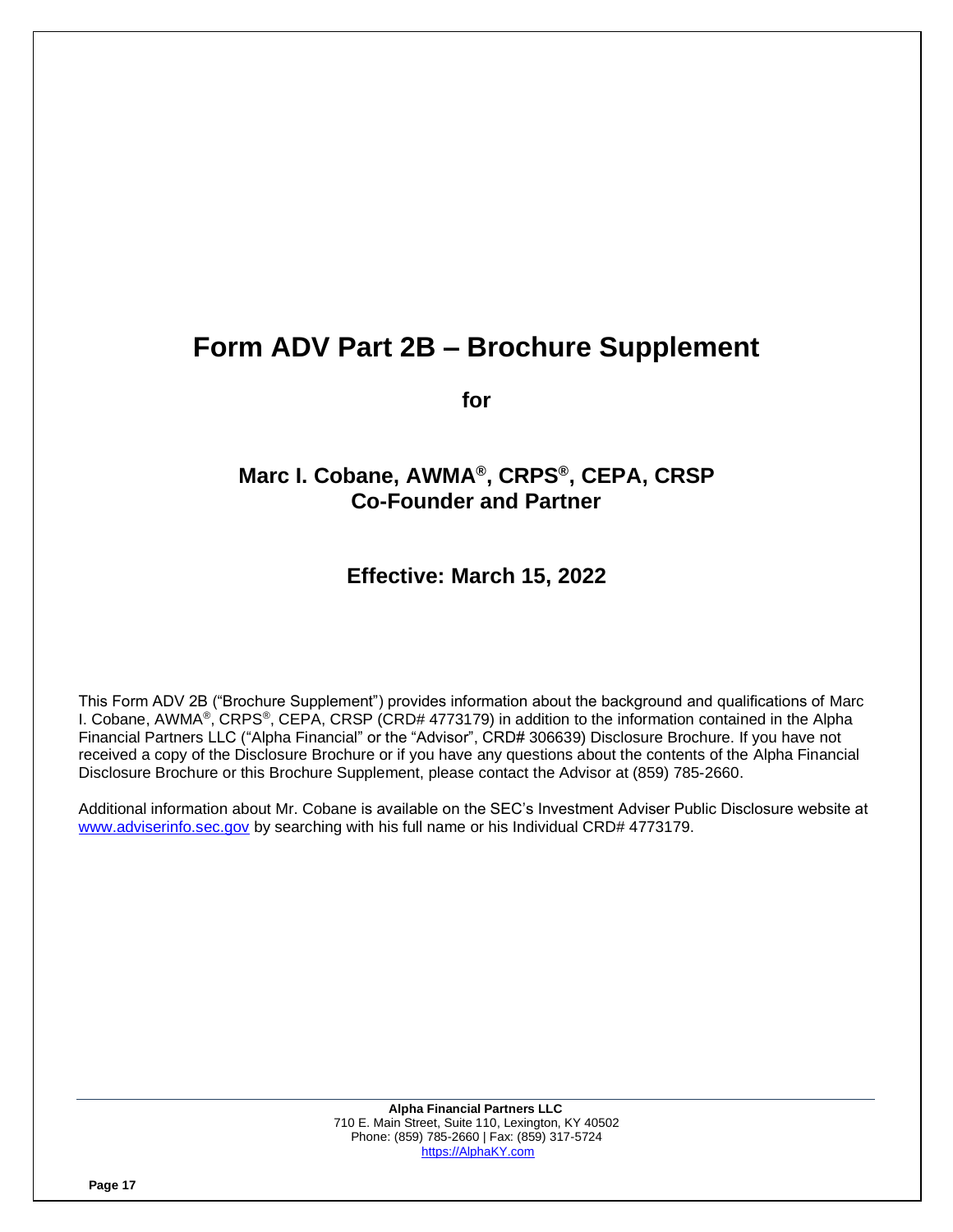# **Item 2 – Educational Background and Business Experience**

Marc I. Cobane, AWMA®, CRPS®, CEPA, CRSP, born in 1976, is dedicated to advising Clients of Alpha Financial as a Co-Founder and Partner. Mr. Cobane earned a B.A. in Marketing and Business Administration from Judson University in 1998. Additional information regarding Mr. Cobane's employment history is included below.

### **Employment History:**

| Co-Founder and Partner, Alpha Financial Partners LLC                    | 01/2020 to Present |
|-------------------------------------------------------------------------|--------------------|
| First Vice President - Wealth Management, UBS Financial Services Inc.   | 11/2010 to 01/2020 |
| Vice President, Wealth Management Advisor, Fifth Third Securities, Inc. | 06/2005 to 11/2010 |
| Sr. Portfolio Accounting Analyst, Northern Trust Corporation            | 07/1998 to 12/1999 |

### Accredited Wealth Management Advisor<sup>SM</sup> ("AWMA®")

Individuals who hold the AWMA® designation have completed a course of study across eight modules to provide financial advice to high net worth clients, pass the final examination and complete the designation application. Continued use of the designation is subject to ongoing renewal requirements. Every two years individuals must renew their right to continue using the designation by:

- Completing 16 hours of continuing education;
- Reaffirming to abide by the Standards of Professional Conduct, Terms and Conditions, and self-disclose any criminal, civil, self-regulatory organization, or governmental agency inquiry, investigation, or proceeding relating to their professional or business conduct; and
- Paying a biennial renewal fee

AWMA<sup>®</sup> and Accredited Wealth Management Advisor<sup>SM</sup> are registered service marks of the College for Financial Planning.

### Chartered Retirement Plans Specialist ("CRPS®")

Individuals who hold the CRPS® designation have completed a course of study encompassing design, installation, maintenance and administration of retirement plans. Additionally, individuals must pass an end-of-course examination that tests their ability to synthesize complex concepts and apply theoretical concepts to real-life situations. All designees have agreed to adhere to Standards of Professional Conduct and are subject to a disciplinary process. Designees renew their designation every two-years by completing 16 hours of continuing education, reaffirming adherence to the Standards of Professional Conduct and complying with self-disclosure requirements.

### Certified Exit Planning Advisor ("CEPA")

The Certified Exit Planning Advisor and CEPA are professional certification marks granted by The Exit Planning Institute<sup>®</sup>. It is recognized as the designation that business owners look for when looking for a trusted advisor. CEPA applicants must meet the strict requirements, including: a minimum of a bachelor's degree from an accredited U.S. college or university (or the equivalent from a foreign university); completion of the 5-day CEPA program taught by a faculty of experts; and passing the CEPA exam consisting of 150 multiple choice questions. Applicants must also have 5 years of experience dealing with the owners of privately-held businesses in some advisory capacity. All applicants for the CEPA program must sign an attestation agreeing to abide by the Code of Ethics and Professional Standards of the Exit Planning Institute.

CEFA advisors must complete ongoing continuing professional education and ethics requirements to maintain their certification, with a recertification every three years and completing 40 hours of continuing education. More information on the CEPA designation can be found on the Exit Planning website: [www.exit-planning-institute.org.](http://www.exit-planning-institute.org/)

### Certified Retirement Services Professional ("CRSP")

Candidates for this designation must meet the following requirements:

• a minimum of three years- experience in ERISA and IRS Code/Regulations and completion of the approved employee benefit/retirement services training program; or five years- experience in ERISA, plus IRS Code/Regulations;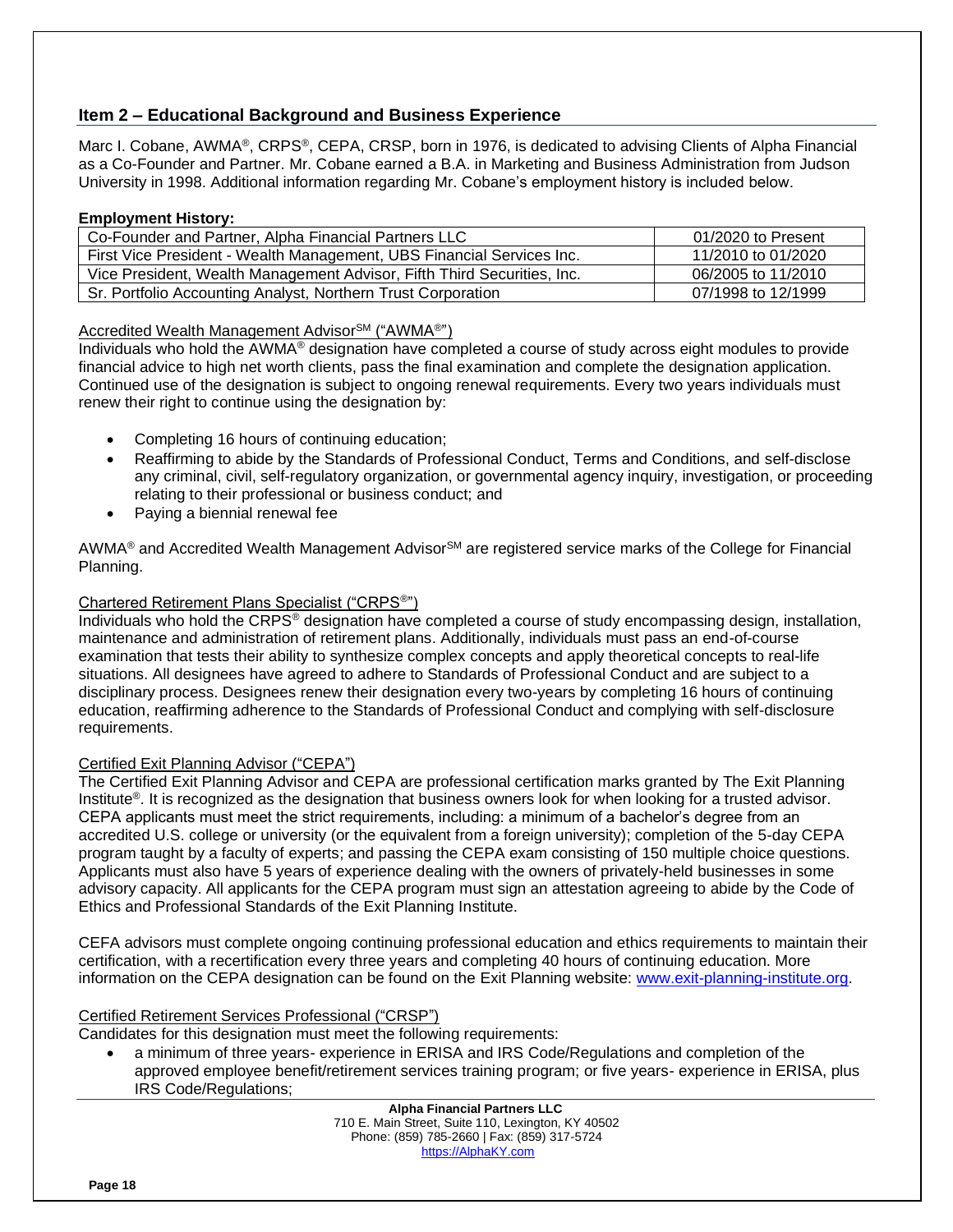• One letter of Recommendation from manager attesting to qualifications for certification including ERISA and IRS Code/Regulations experience.

# **Item 3 – Disciplinary Information**

*There are no legal, civil or disciplinary events to disclose regarding Mr. Cobane.* Mr. Cobane has never been involved in any regulatory, civil or criminal action. There have been no client complaints, lawsuits, arbitration claims or administrative proceedings against Mr. Cobane.

Securities laws require an advisor to disclose any instances where the advisor or its advisory persons have been found liable in a legal, regulatory, civil or arbitration matter that alleges violation of securities and other statutes; fraud; false statements or omissions; theft, embezzlement or wrongful taking of property; bribery, forgery, counterfeiting, or extortion; and/or dishonest, unfair or unethical practices. *As previously noted, there are no legal, civil or disciplinary events to disclose regarding Mr. Cobane.*

However, we do encourage you to independently view the background of Mr. Cobane on the Investment Adviser Public Disclosure website at [www.adviserinfo.sec.gov](http://www.adviserinfo.sec.gov/) by searching with his full name or his Individual CRD# 4773179.

# **Item 4 – Other Business Activities**

### Insurance Agency Affiliations

Mr. Cobane is also a licensed insurance professional. Implementations of insurance recommendations are separate and apart from Mr. Cobane's role with Alpha Financial. As an insurance professional, Mr. Cobane will receive customary commissions and other related revenues from the various insurance companies whose products are sold. Mr. Cobane is not required to offer the products of any particular insurance company. Commissions generated by insurance sales do not offset regular advisory fees. This practice presents a conflict of interest in recommending certain products of the insurance companies. Clients are under no obligation to implement any recommendations made by Mr. Cobane or the Advisor. Mr. Cobane spends approximately 10% of his time per month in this capacity.

# **Item 5 – Additional Compensation**

Mr. Cobane has additional business activities where compensation is received that are detailed in Item 4 above.

# **Item 6 – Supervision**

Mr. Cobane serves as a Co-Founder and Partner of Alpha Financial and is also supervised by Greg Turcotte, the Chief Compliance Officer. Mr. Turcotte can be reached at (859) 785-2660.

Alpha Financial has implemented a Code of Ethics, an internal compliance document that guides each Supervised Person in meeting their fiduciary obligations to Clients of Alpha Financial. Further, Alpha Financial is subject to regulatory oversight by various agencies. These agencies require registration by Alpha Financial and its Supervised Persons. As a registered entity, Alpha Financial is subject to examinations by regulators, which may be announced or unannounced. Alpha Financial is required to periodically update the information provided to these agencies and to provide various reports regarding the business activities and assets of the Advisor.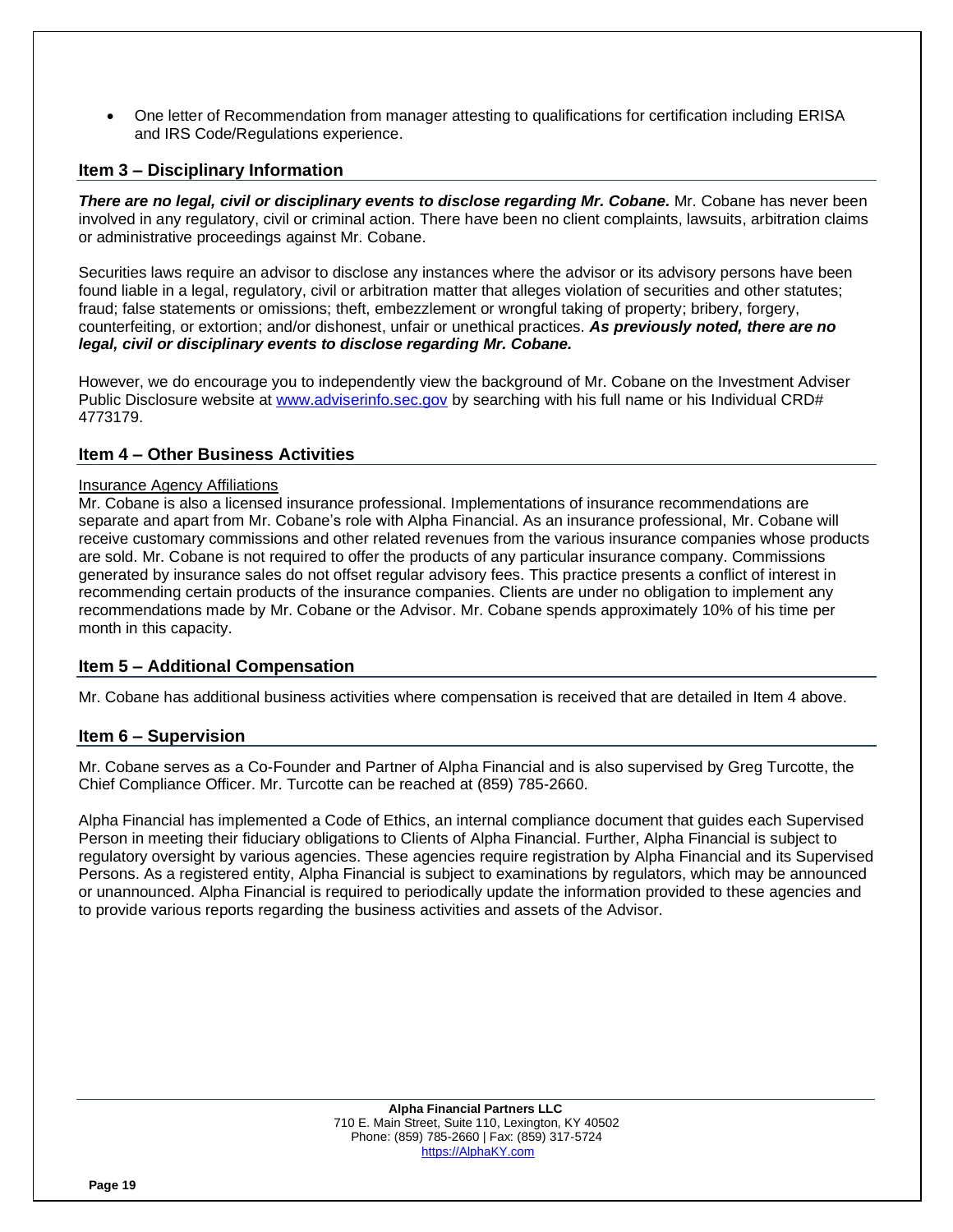# **Form ADV Part 2B – Brochure Supplement**

**for**

**Aaron P. Ammerman Co-Founder and Partner**

# **Effective: March 15, 2022**

This Form ADV 2B ("Brochure Supplement") provides information about the background and qualifications of Aaron P. Ammerman (CRD# 2178388) in addition to the information contained in the Alpha Financial Partners LLC ("Alpha Financial" or the "Advisor", CRD# 306639) Disclosure Brochure. If you have not received a copy of the Disclosure Brochure or if you have any questions about the contents of the Alpha Financial Disclosure Brochure or this Brochure Supplement, please contact the Advisor at (859) 785-2660.

Additional information about Mr. Ammerman is available on the SEC's Investment Adviser Public Disclosure website at [www.adviserinfo.sec.gov](http://www.adviserinfo.sec.gov/) by searching with his full name or his Individual CRD# 2178388.

> **Alpha Financial Partners LLC** 710 E. Main Street, Suite 110, Lexington, KY 40502 Phone: (859) 785-2660 | Fax: (859) 317-5724 [https://AlphaKY.com](https://alphaky.com/)

**Page 20**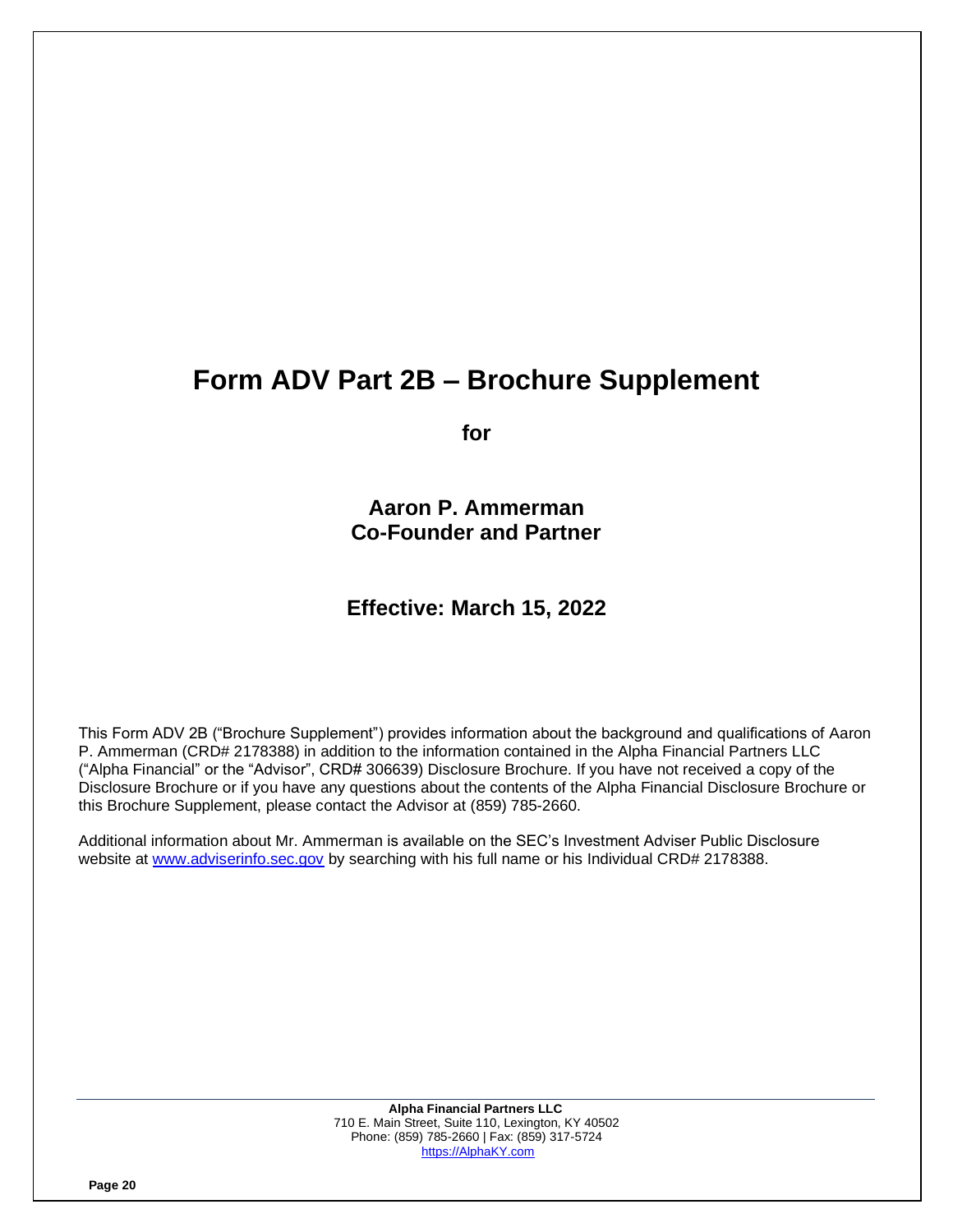# **Item 2 – Educational Background and Business Experience**

Aaron P. Ammerman, born in 1973, is dedicated to advising Clients of Alpha Financial as a Co-Founder and Partner. Mr. Ammerman earned a Masters in Economics from University of East London in 1998 and a B.A. in Business Administration from Asbury University in 1995. Additional information regarding Mr. Ammerman's employment history is included below.

### **Employment History:**

| Co-Founder and Partner, Alpha Financial Partners LLC                | 01/2020 to Present |
|---------------------------------------------------------------------|--------------------|
| Registered Representative, Purshe Kaplan Sterling Investments, Inc. | 01/2020 to Present |
| Senior Vice President - Investments, UBS Financial Services, Inc.   | 11/2000 to 01/2020 |
| Regional Institutional Sales, PaineWebber, Inc.                     | 06/1991 to 11/2000 |

# **Item 3 – Disciplinary Information**

*There are no legal, civil or disciplinary events to disclose regarding Mr. Ammerman.* Mr. Ammerman has never been involved in any regulatory, civil or criminal action. There have been no client complaints, lawsuits, arbitration claims or administrative proceedings against Mr. Ammerman.

Securities laws require an advisor to disclose any instances where the advisor or its advisory persons have been found liable in a legal, regulatory, civil or arbitration matter that alleges violation of securities and other statutes; fraud; false statements or omissions; theft, embezzlement or wrongful taking of property; bribery, forgery, counterfeiting, or extortion; and/or dishonest, unfair or unethical practices. *As previously noted, there are no legal, civil or disciplinary events to disclose regarding Mr. Ammerman.*

However, we do encourage you to independently view the background of Mr. Ammerman on the Investment Adviser Public Disclosure website at [www.adviserinfo.sec.gov](http://www.adviserinfo.sec.gov/) by searching with his full name or his Individual CRD# 2178388.

# **Item 4 – Other Business Activities**

### Broker-Dealer Affiliation

Mr. Ammerman is also a registered representative of Purshe Kaplan Sterling Investments, Inc. ("PKS"). PKS is a registered broker-dealer (CRD# 35747), member FINRA, SIPC. In Mr. Ammerman's separate capacity as a registered representative, Mr. Ammerman will receive commissions for the implementation of recommendations for commissionable transactions. Clients are not obligated to implement any recommendation provided by Mr. Ammerman. Neither the Advisor nor Mr. Ammerman will earn ongoing investment advisory fees in connection with any products or services implemented in Mr. Ammerman's separate capacity as a registered representative. Mr. Ammerman spends approximately 10% of his time per month in his role as a registered representative of PKS.

### Insurance Agency Affiliations

Mr. Ammerman is also a licensed insurance professional. Implementations of insurance recommendations are separate and apart from Mr. Ammerman's role with Alpha Financial. As an insurance professional, Mr. Ammerman will receive customary commissions and other related revenues from the various insurance companies whose products are sold. Mr. Ammerman is not required to offer the products of any particular insurance company. Commissions generated by insurance sales do not offset regular advisory fees. This practice presents a conflict of interest in recommending certain products of the insurance companies. Clients are under no obligation to implement any recommendations made by Mr. Ammerman or the Advisor. Mr. Ammerman spends approximately 10% of his time per month in this capacity.

# **Item 5 – Additional Compensation**

Mr. Ammerman has additional business activities where compensation is received that are detailed in Item 4 above.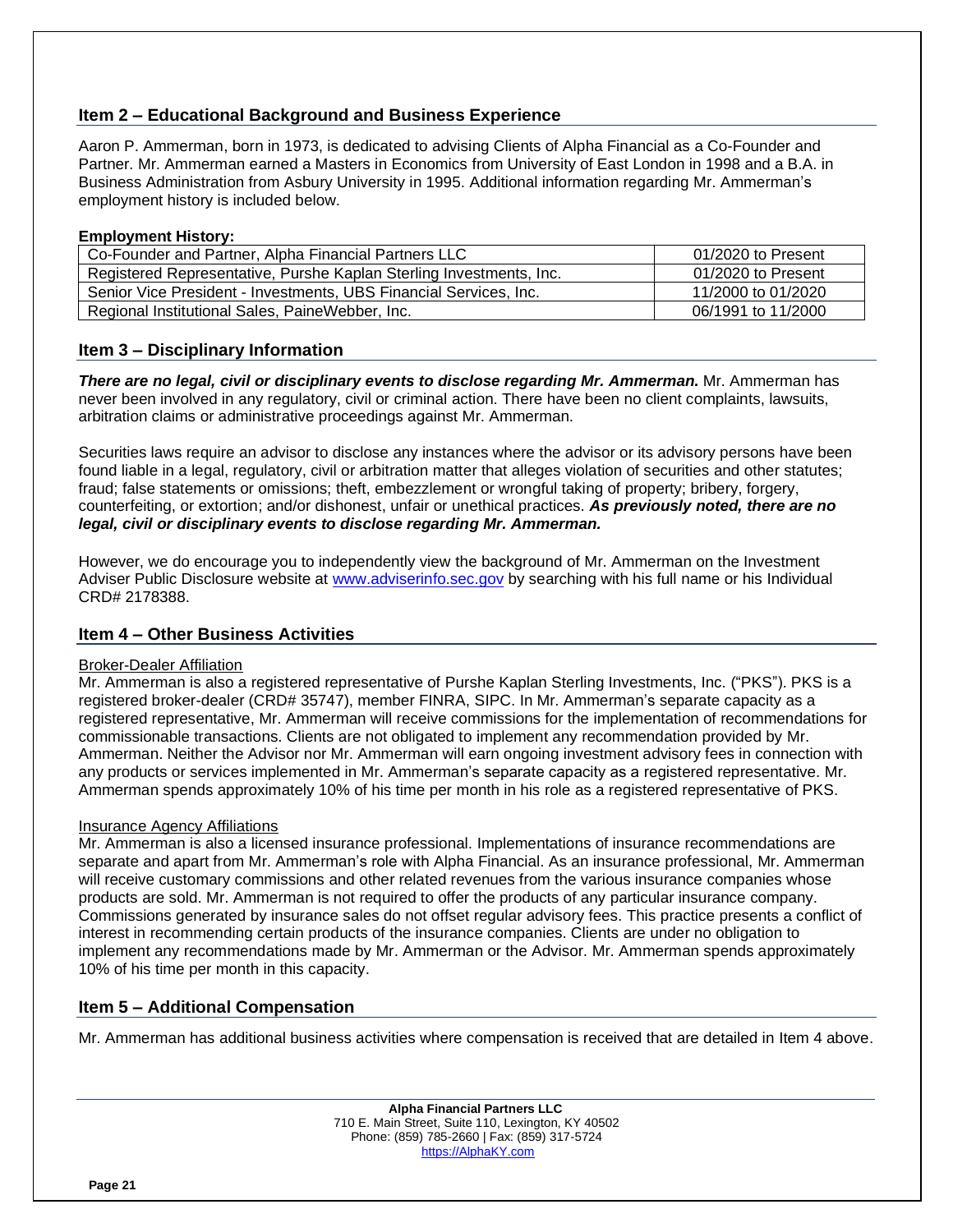### **Item 6 – Supervision**

Mr. Ammerman serves as a Co-Founder and Partner of Alpha Financial and is also supervised by Greg Turcotte, the Chief Compliance Officer. Mr. Turcotte can be reached at (859) 785-2660.

Alpha Financial has implemented a Code of Ethics, an internal compliance document that guides each Supervised Person in meeting their fiduciary obligations to Clients of Alpha Financial. Further, Alpha Financial is subject to regulatory oversight by various agencies. These agencies require registration by Alpha Financial and its Supervised Persons. As a registered entity, Alpha Financial is subject to examinations by regulators, which may be announced or unannounced. Alpha Financial is required to periodically update the information provided to these agencies and to provide various reports regarding the business activities and assets of the Advisor.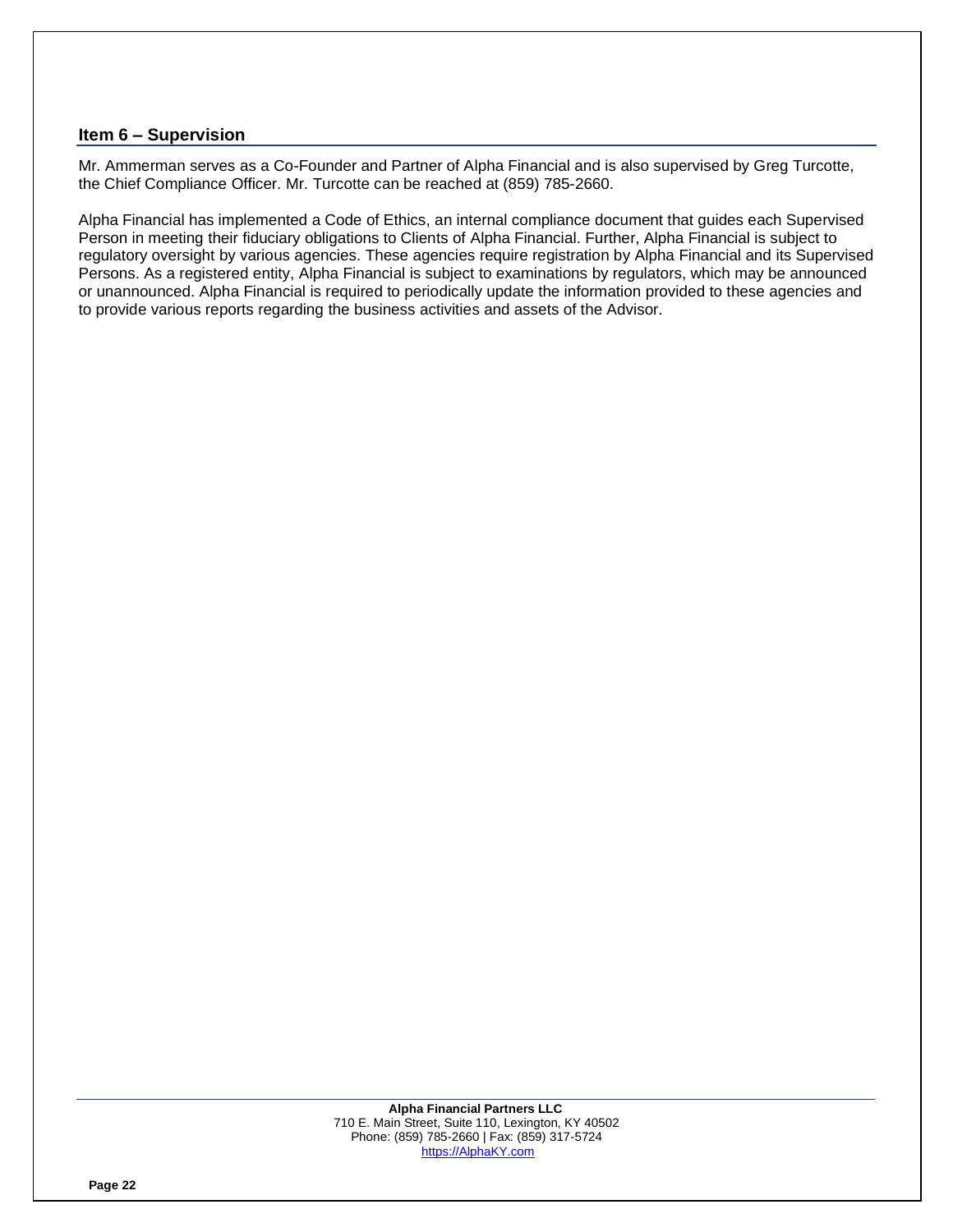# **Form ADV Part 2B – Brochure Supplement**

**for**

**Greg M. Turcotte, CFP® Chief Compliance Officer**

**Effective: March 15, 2022**

This Form ADV 2B ("Brochure Supplement") provides information about the background and qualifications of Greg M. Turcotte, CFP® (CRD# 5562095) in addition to the information contained in the Alpha Financial Partners LLC ("Alpha Financial" or the "Advisor", CRD# 306639) Disclosure Brochure. If you have not received a copy of the Disclosure Brochure or if you have any questions about the contents of the Alpha Financial Disclosure Brochure or this Brochure Supplement, please contact the Advisor at (859) 785-2660.

Additional information about Mr. Turcotte is available on the SEC's Investment Adviser Public Disclosure website at [www.adviserinfo.sec.gov](http://www.adviserinfo.sec.gov/) by searching with his full name or his Individual CRD# 5562095.

> **Alpha Financial Partners LLC** 710 E. Main Street, Suite 110, Lexington, KY 40502 Phone: (859) 785-2660 | Fax: (859) 317-5724 [https://AlphaKY.com](https://alphaky.com/)

**Page 23**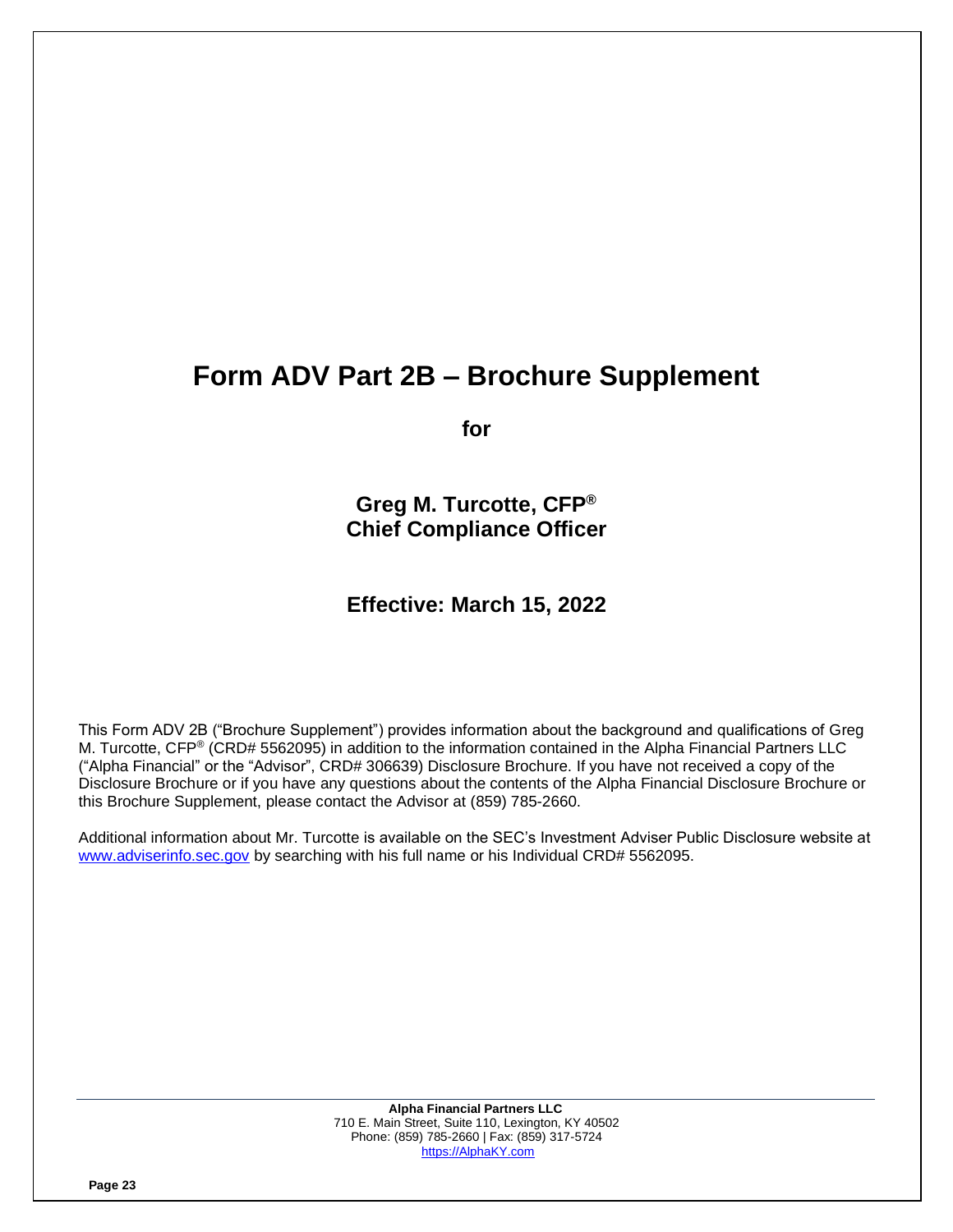# **Item 2 – Educational Background and Business Experience**

Greg M. Turcotte, CFP®, born in 1986, is dedicated to advising Clients of Alpha Financial as a Co-Founder and Partner as well as the Chief Compliance Officer. Mr. Turcotte earned a B.A. in Business Administration from Transylvania University in 2009. Additional information regarding Mr. Turcotte's employment history is included below.

### **Employment History:**

| Co-Founder, Partner and Chief Compliance Officer,<br>Alpha Financial Partners LLC | 01/2020 to Present |
|-----------------------------------------------------------------------------------|--------------------|
| Registered Representative, Purshe Kaplan Sterling Investments, Inc.               | 01/2020 to Present |
| Financial Advisor, UBS Financial Services Inc.                                    | 09/2015 to 01/2020 |
| Investment Advisor Representative, Stratos Wealth Partners, LTD                   | 09/2013 to 09/2015 |
| Registered Representative, LPL Financial, LLC                                     | 09/2013 to 09/2015 |
| Part-time Golf Retail, The Golf Exchange                                          | 05/2013 to 09/2015 |

### CERTIFIED FINANCIAL PLANNER™ ("CFP®")

The CERTIFIED FINANCIAL PLANNER ™, CFP®, and federally registered CFP® (with flame design) marks (collectively, the "CFP® marks") are professional certification marks granted in the United States by CERTIFIED FINANCIAL PLANNER™ Board of Standards, Inc. ("CFP Board").

The CFP® certification is a voluntary certification; no federal or state law or regulation requires financial planners to hold CFP® certification. It is recognized in the United States and a number of other countries for its (1) high standard of professional education; (2) stringent code of conduct and standards of practice; and (3) ethical requirements that govern professional engagements with clients. Currently, more than 87,000 individuals have obtained CFP® certification in the United States.

To attain the right to use the CFP® marks, an individual must satisfactorily fulfill the following requirements:

- Education Complete an advanced college-level course of study addressing the financial planning subject areas that CFP Board's studies have determined as necessary for the competent and professional delivery of financial planning services, and attain a Bachelor's Degree from a regionally accredited United States college or university (or its equivalent from a foreign university). CFP Board's financial planning subject areas include insurance planning and risk management, employee benefits planning, investment planning, income tax planning, retirement planning, and estate planning;
- Examination Pass the comprehensive CFP® Certification Examination. The examination includes case studies and client scenarios designed to test one's ability to correctly diagnose financial planning issues and apply one's knowledge of financial planning to real-world circumstances;
- Experience Complete at least three years of full-time financial planning-related experience (or the equivalent, measured as 2,000 hours per year); and
- Ethics Agree to be bound by CFP Board's Standards of Professional Conduct, a set of documents outlining the ethical and practice standards for CFP® professionals.

Individuals who become certified must complete the following ongoing education and ethics requirements in order to maintain the right to continue to use the CFP® marks:

- Continuing Education Complete 30 hours of continuing education hours every two years, including two hours on the Code of Ethics and other parts of the Standards of Professional Conduct, to maintain competence and keep up with developments in the financial planning field; and
- Ethics Renew an agreement to be bound by the Standards of Professional Conduct. The Standards prominently require that CFP® professionals provide financial planning services at a fiduciary standard of care. This means CFP® professionals must provide financial planning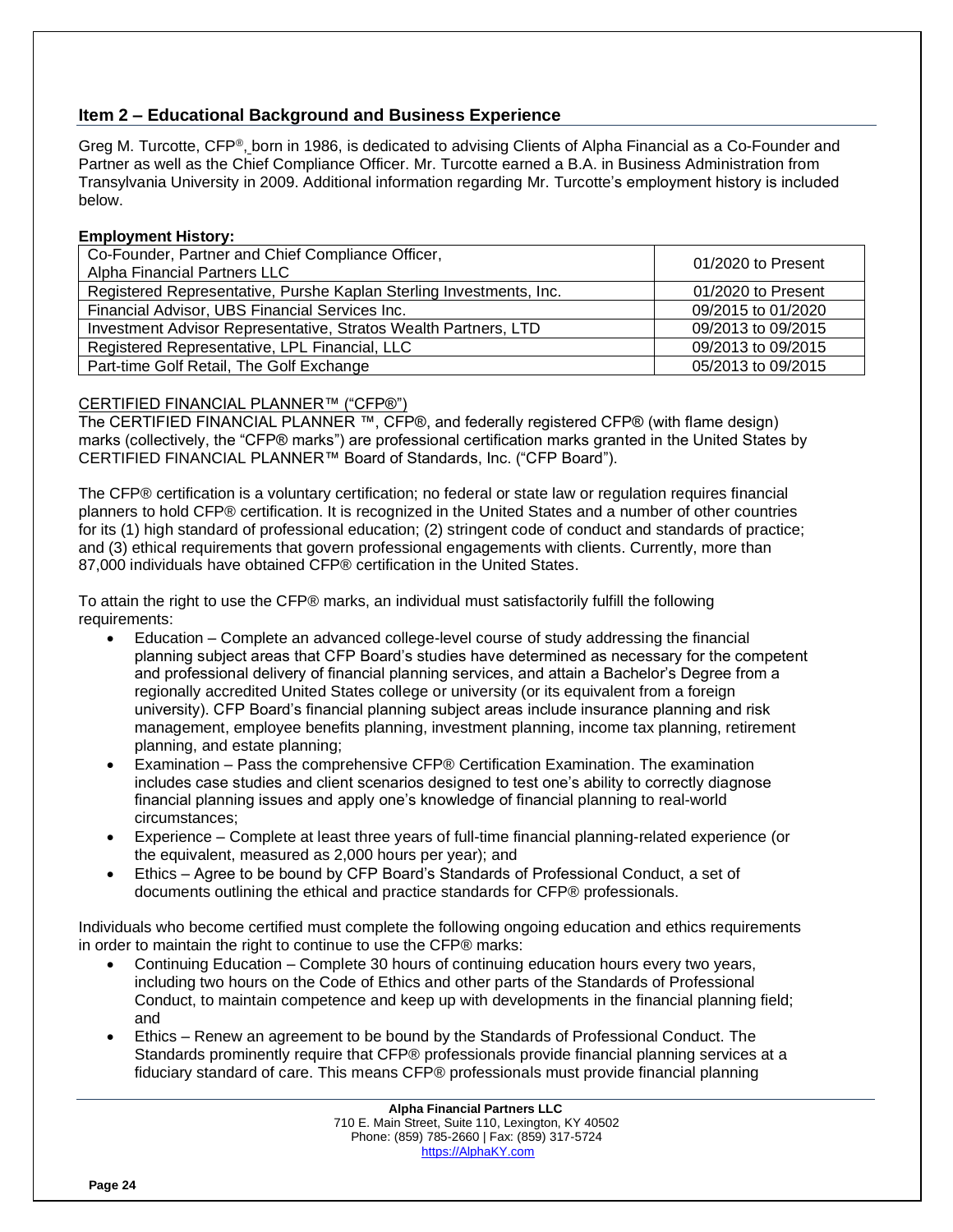services in the best interests of their clients.

CFP® professionals who fail to comply with the above standards and requirements may be subject to CFP Board's enforcement process, which could result in suspension or permanent revocation of their CFP®.

### **Item 3 – Disciplinary Information**

*There are no legal, civil or disciplinary events to disclose regarding Mr. Turcotte.* Mr. Turcotte has never been involved in any regulatory, civil or criminal action. There have been no client complaints, lawsuits, arbitration claims or administrative proceedings against Mr. Turcotte.

Securities laws require an advisor to disclose any instances where the advisor or its advisory persons have been found liable in a legal, regulatory, civil or arbitration matter that alleges violation of securities and other statutes; fraud; false statements or omissions; theft, embezzlement or wrongful taking of property; bribery, forgery, counterfeiting, or extortion; and/or dishonest, unfair or unethical practices. *As previously noted, there are no legal, civil or disciplinary events to disclose regarding Mr. Turcotte.*

However, we do encourage you to independently view the background of Mr. Turcotte on the Investment Adviser Public Disclosure website at [www.adviserinfo.sec.gov](http://www.adviserinfo.sec.gov/) by searching with his full name or his Individual CRD# 5562095.

### **Item 4 – Other Business Activities**

#### Broker-Dealer Affiliation

Mr. Turcotte is also a registered representative of Purshe Kaplan Sterling Investments, Inc. ("PKS"). PKS is a registered broker-dealer (CRD# 35747), member FINRA, SIPC. In Mr. Turcotte's separate capacity as a registered representative, Mr. Turcotte will receive commissions for the implementation of recommendations for commissionable transactions. Clients are not obligated to implement any recommendation provided by Mr. Turcotte. Neither the Advisor nor Mr. Turcotte will earn ongoing investment advisory fees in connection with any products or services implemented in Mr. Turcotte's separate capacity as a registered representative. Mr. Turcotte spends approximately 10% of his time per month in his role as a registered representative of PKS.

### Insurance Agency Affiliations

Mr. Turcotte is also a licensed insurance professional. Implementations of insurance recommendations are separate and apart from Mr. Turcotte's role with Optimal Wealth. As an insurance professional, Mr. Turcotte will receive customary commissions and other related revenues from the various insurance companies whose products are sold. Mr. Turcotte is not required to offer the products of any particular insurance company. Commissions generated by insurance sales do not offset regular advisory fees. This practice presents a conflict of interest in recommending certain products of the insurance companies. Clients are under no obligation to implement any recommendations made by Mr. Turcotte or the Advisor. Mr. Turcotte spends approximately 10% of his time per month in this capacity.

### **Item 5 – Additional Compensation**

Mr. Turcotte has additional business activities where compensation is received that are detailed in Item 4 above.

# **Item 6 – Supervision**

Mr. Turcotte serves as a Co-Founder and Partner as well as the Chief Compliance Officer of Alpha Financial. Mr. Turcotte can be reached at (859) 785-2660.

Alpha Financial has implemented a Code of Ethics, an internal compliance document that guides each Supervised Person in meeting their fiduciary obligations to Clients of Alpha Financial. Further, Alpha Financial is subject to regulatory oversight by various agencies. These agencies require registration by Alpha Financial and its Supervised Persons. As a registered entity, Alpha Financial is subject to examinations by regulators, which may be announced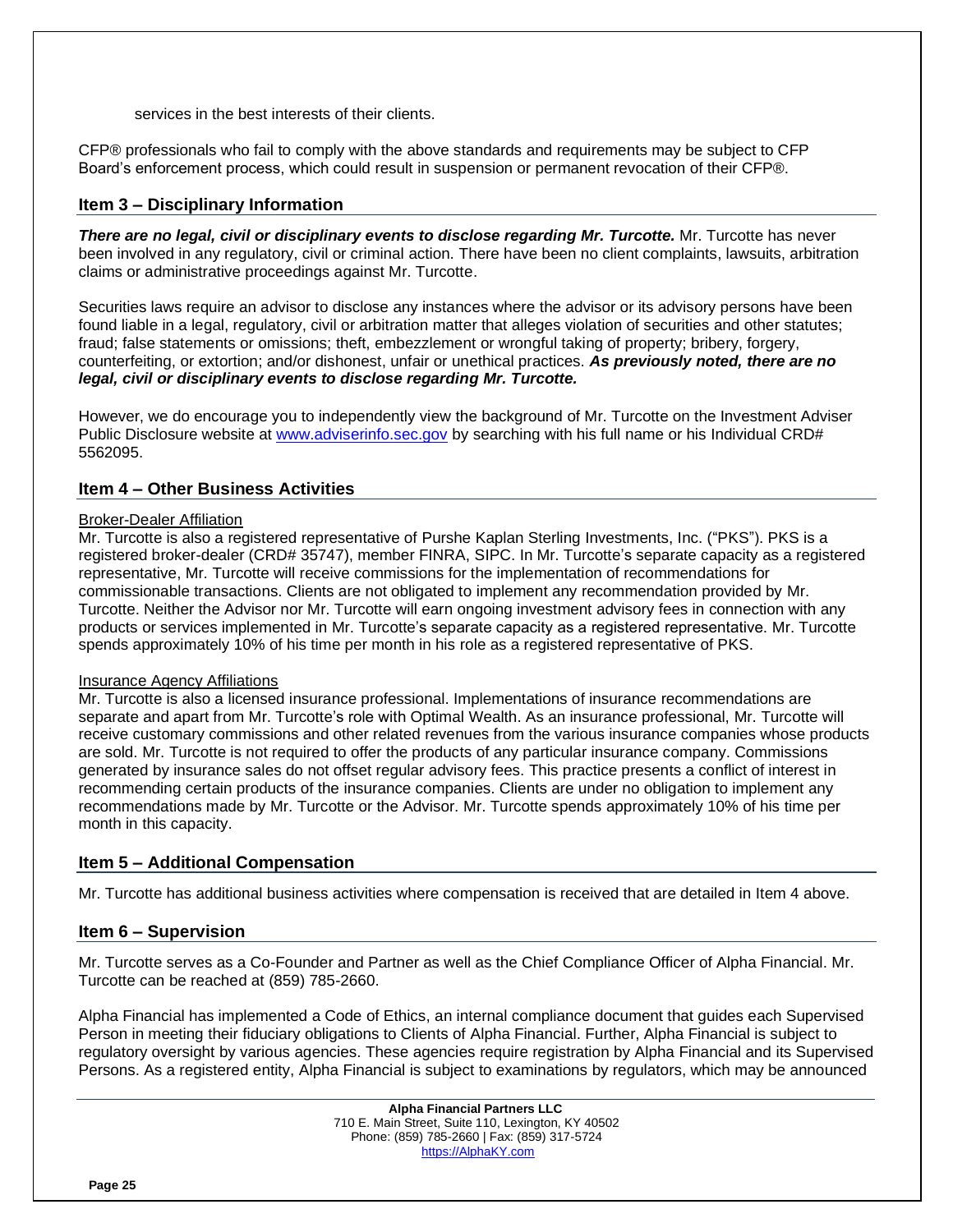or unannounced. Alpha Financial is required to periodically update the information provided to these agencies and to provide various reports regarding the business activities and assets of the Advisor.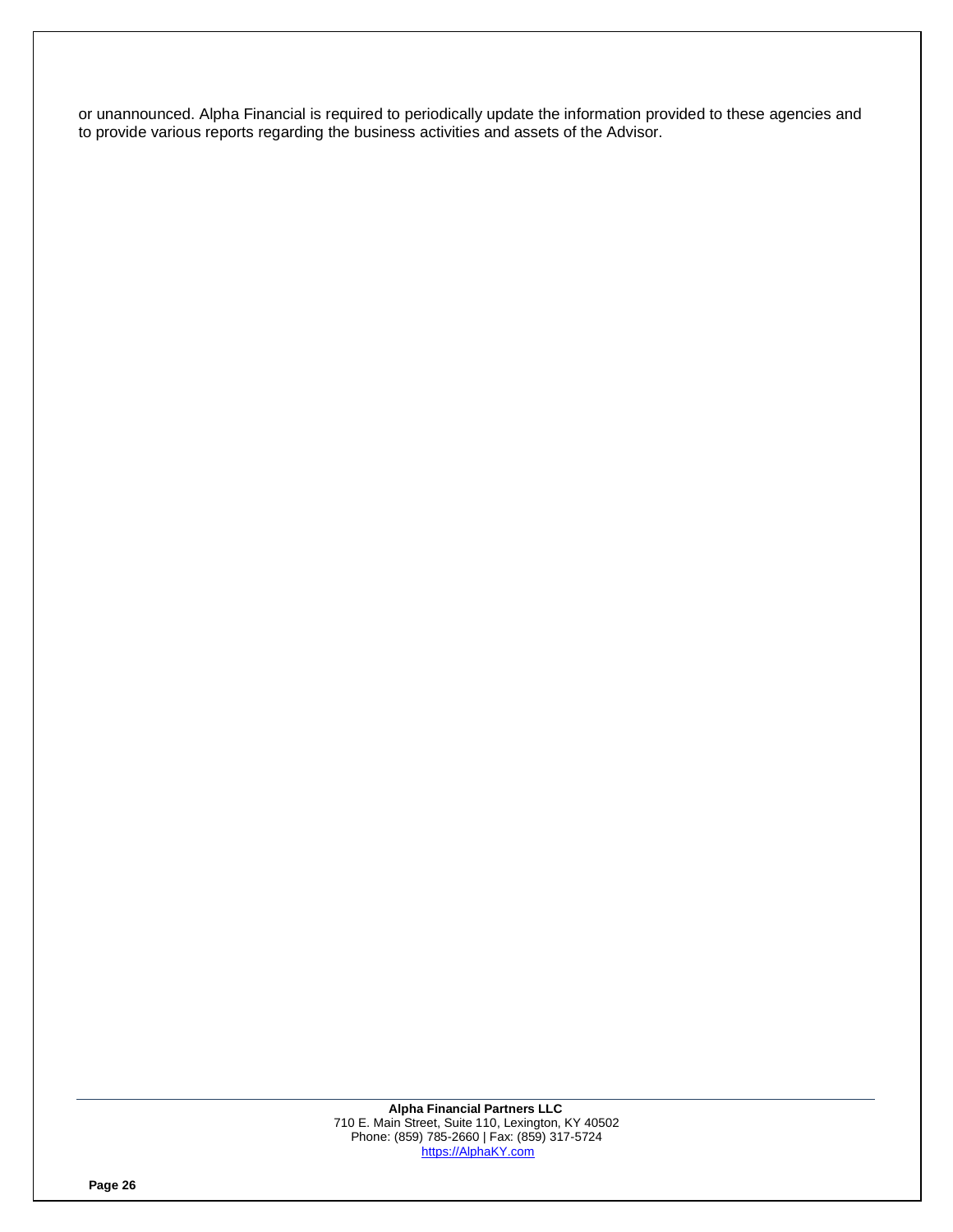# **Privacy Policy**

Effective Date: March 15, 2022

### **Our Commitment to You**

Alpha Financial Partners LLC ("Alpha Financial" or the "Advisor") is committed to safeguarding the use of personal information of our Clients (also referred to as "you" and "your") that we obtain as your Investment Advisor, as described here in our Privacy Policy ("Policy").

Our relationship with you is our most important asset. We understand that you have entrusted us with your private information, and we do everything that we can to maintain that trust. Alpha Financial (also referred to as "we", "our" and "us") protects the security and confidentiality of the personal information we have and implements controls to ensure that such information is used for proper business purposes in connection with the management or servicing of our relationship with you.

Alpha Financial does not sell your non-public personal information to anyone. Nor do we provide such information to others except for discrete and reasonable business purposes in connection with the servicing and management of our relationship with you, as discussed below.

Details of our approach to privacy and how your personal non-public information is collected and used are set forth in this Policy.

### **Why you need to know?**

Registered Investment Advisors ("RIAs") must share some of your personal information in the course of servicing your account. Federal and State laws give you the right to limit some of this sharing and require RIAs to disclose how we collect, share, and protect your personal information.

### **What information do we collect from you?**

| Social security or taxpayer identification number  | Assets and liabilities          |  |
|----------------------------------------------------|---------------------------------|--|
| Name, address and phone number[s]                  | Income and expenses             |  |
| E-mail address[es]                                 | Investment activity             |  |
| Account information (including other institutions) | Investment experience and goals |  |

### **What Information do we collect from other sources?**

| Custody, brokerage and advisory agreements    | Account applications and forms                         |
|-----------------------------------------------|--------------------------------------------------------|
| Other advisory agreements and legal documents | Investment questionnaires and suitability<br>documents |
| Transactional information with us or others   | Other information needed to service account            |

### **How do we protect your information?**

To safeguard your personal information from unauthorized access and use we maintain physical, procedural and electronic security measures. These include such safeguards as secure passwords, encrypted file storage and a secure office environment. Our technology vendors provide security and access control over personal information and have policies over the transmission of data. Our associates are trained on their responsibilities to protect Client's personal information.

We require third parties that assist in providing our services to you to protect the personal information they receive from us.